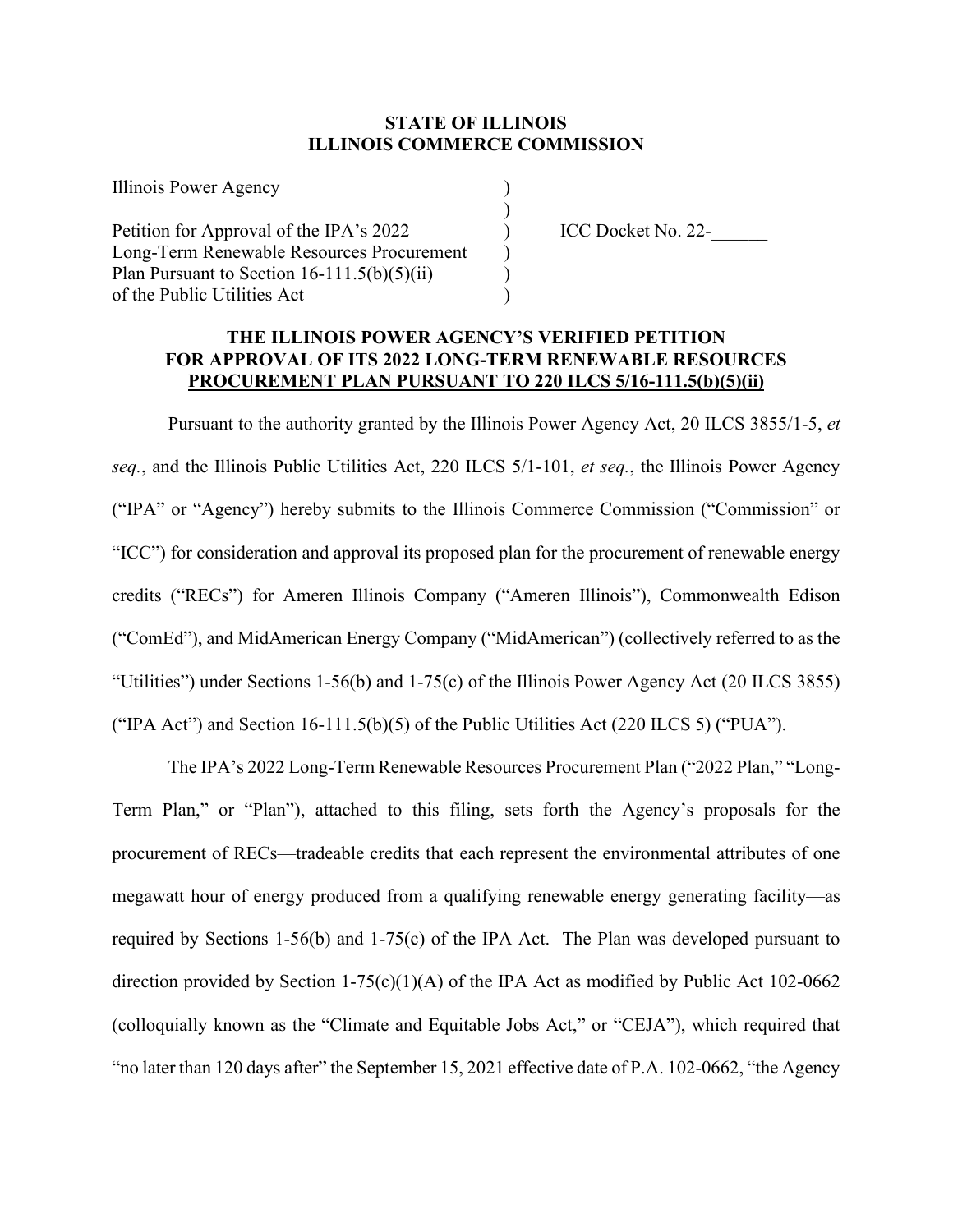shall release for comment a revision to the long-term renewable resources procurement plan, updating elements of the most recently approved plan as needed to comply" with P.A. 102-0662's new requirements. That Plan approval is subject to the requirements of Section 16-111.5 of the Public Utilities Act.

In accordance with Section  $16-111.5(b)(5)(ii)(C)$  of the PUA, the Illinois Commerce Commission is required to enter its Order "confirming or modifying" the Plan within 120 days after this filing.<sup>[1](#page-1-0)</sup> As the IPA believes that its 2022 Long-Term Renewable Resource Procurement Plan will "reasonably and prudently accomplish the requirements of Section 1-56 and subsection (c) of Section 1-75 of the Illinois Power Agency Act,"[2](#page-1-1) the Agency respectfully requests its approval.

## **BACKGROUND**

Public Act 102-0662, omnibus energy legislation signed into law on September 15, 2021, introduced massive structural reforms to the Illinois energy statutory and regulatory landscape, many of which the Commission has begun addressing through other proceedings, workshops, and processes. P.A. 102-0662 largely maintained the basic outline of the Illinois Renewable Portfolio Standard ("RPS") as modified by P.A. 99-0906. For example, RPS compliance is still measured by RECs procured through ratepayer funded REC delivery contracts, and the process through which the IPA proposes programs and procurements to meet RPS goals and targets generally remains by developing the Plan attached to this petition and the Commission's biannual approval of that Plan. However, Section 1-75(c)(1)(A) of the Act required the development of a new Long-

<span id="page-1-0"></span> $1220$  ILCS  $5/16-111.5(b)(5)(ii)(C)$ .

<span id="page-1-1"></span><sup>2</sup> 220 ILCS 5/16-111.5(b)(5)(ii)(D).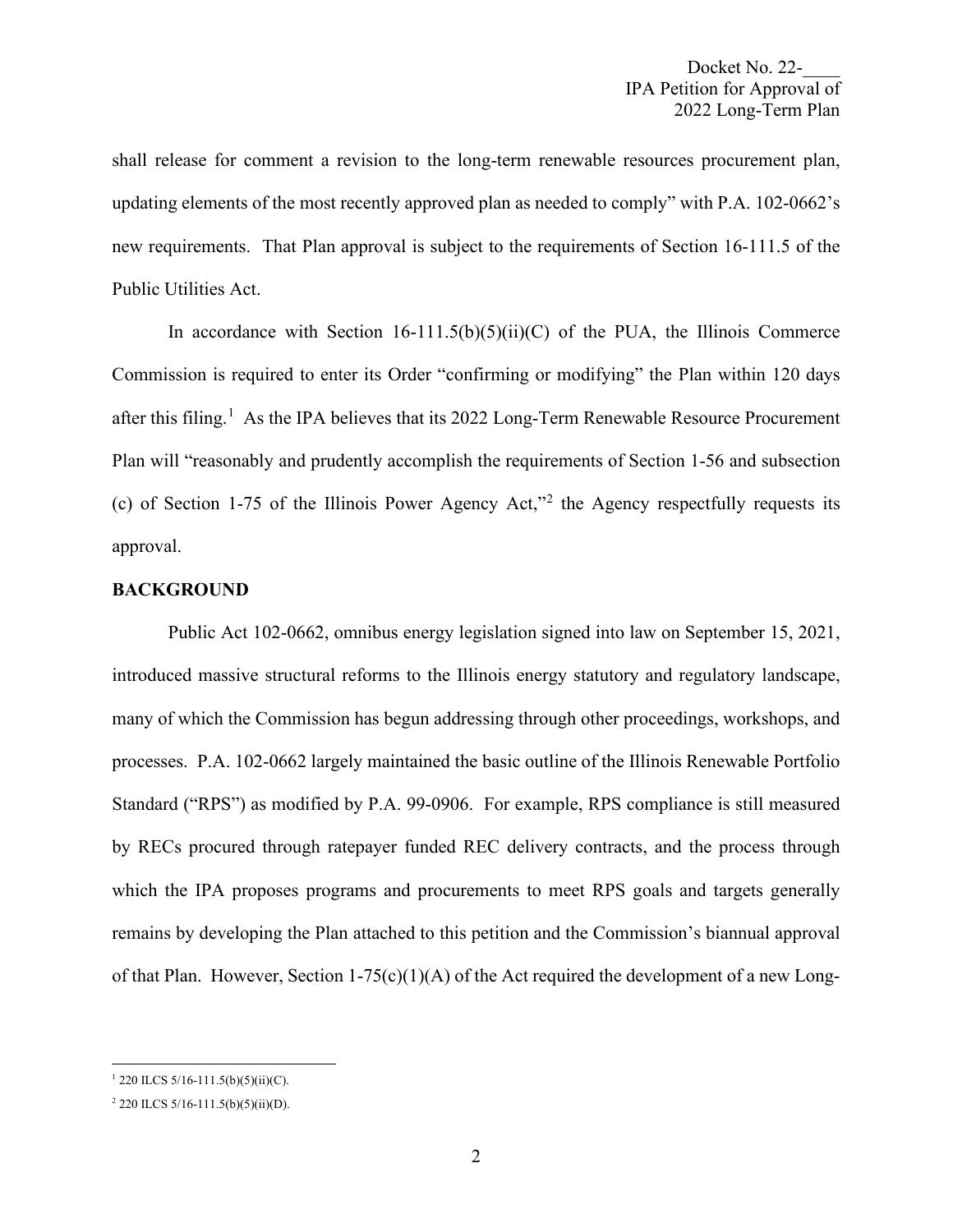Term Renewable Resources Procurement Plan to outline the Agency's proposals for meeting P.A. 102-0662's myriad new RPS-related requirements.

With respect to the Illinois RPS and those activities governed by and proposed through this Plan, changes resultant from P.A. 102-0662 generally take three forms. The first is volume: through changes to Section 1-75(c)(1)(E) of the IPA Act, annual ratepayer collections under the Illinois RPS are projected to total over \$580 million, versus the ~\$230 million previously collected. Through changes to Section 16-108(k) of the Public Utilities Act, prior years' collections can now be rolled over to meet future years' expenses, allowing for more budget to be leveraged than under P.A. 99-0906's structure. Utility collections that support the Illinois Solar for All Program grow from  $\sim$ \$11 million annually to up to \$50 million annually.

Those volumetric changes can also be found in the REC procurement goals and targets in Section 1-75(c)(1)(B) and (C) of the Act. Section 1-75(c)(1)(B)'s prior "25% by 2025" RPS standard has been replaced by more aggressive "40% by 2030" and "50% by 2040" requirements. Section 1-75(c)(1)(C)'s prior targets of 8,000,000 RECs delivered annually from new projects by 2030 is now an ambitious 45,000,000 REC procurement target. As outlined in Chapter 3 of the Plan, with both significantly more funding and far more aggressive RPS goals and targets, the scale of the Illinois RPS has grown considerably through P.A. 102-0662.

A second category of changes are qualitative changes, through which existing activities already conducted under P.A. 99-0906's structure will continue, but with qualitative considerations offering a different form to or process for that work. One key example of this is the Adjustable Block Program: that program previously featured three categories of projects (Small distributed generation ("DG"), Large DG, and community solar), but changes to Section 1-  $75(c)(1)(K)$  now transition the Adjustable Block Program ("ABP") to six categories (with the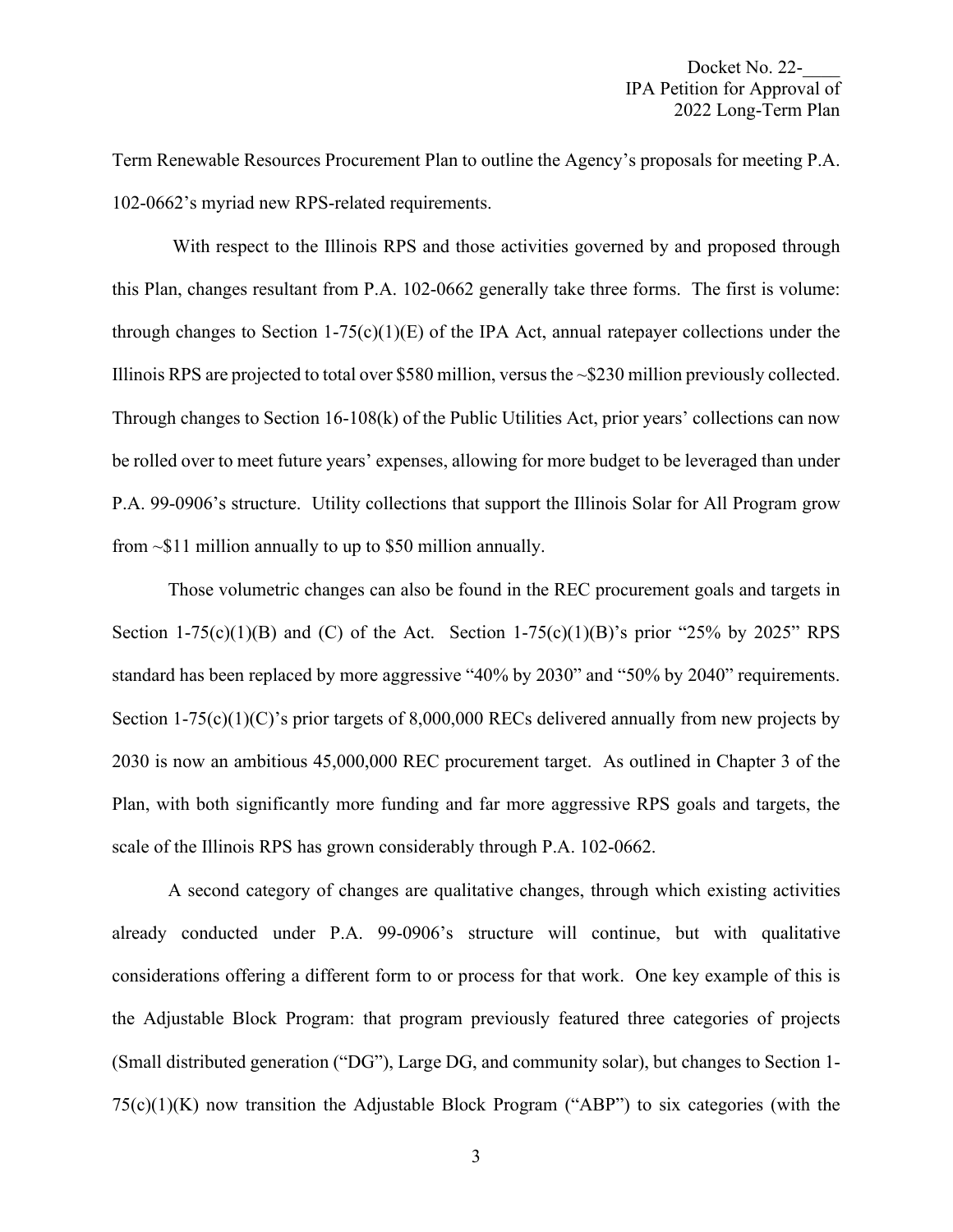addition of Public Schools, Community-Driven Community Solar, and Equitable Eligible Contractor categories), directing more attention to the qualitative attributes of projects supported by or applicants to the program. These new categories and other changes to the Adjustable Block Program are outlined in Chapter 7 of the Plan.

Given its role in establishing requirements for funding eligibility, the IPA had previously exercised consumer protection oversight for solar transactions in Illinois benefitting from stateadministered incentive funding; that consumer protection role is now memorialized and expanded through changes to Section 1-75(c)(1)(M) of the Act. Consumer protection matters are now addressed through a separate Chapter 9 of the Long-Term Plan, with a Consumer Protection Handbook now attached to the Agency's Long-Term Plan filing.

New labor requirements also fit this "qualitative changes" description. Section 1- 75(c)(1)(Q) provides prevailing wage requirements for most new Adjustable Block Program projects. For new utility-scale and brownfield site photovoltaic projects, Section  $1-75(c)(1)(Q)$ requires compliance with both prevailing wage and project-labor agreement requirements. As outlined in Chapter 8 of the Plan and new Appendix G thereto, the Illinois Solar for All Program now requires dedicated support for projects that promote "energy sovereignty." The "energy sovereignty" concept is intended to encourage "ownership of projects by low-income households, not-for-profit organizations providing services to low-income households, affordable housing owners, community cooperatives, or community-based limited liability companies providing services to low-income households" that "ensure[s] that local people have control of the project and reap benefits from the project over and above energy bill savings."<sup>[3](#page-3-0)</sup>

<span id="page-3-0"></span><sup>3</sup> 20 ILCS 3855/1-56(b)(2).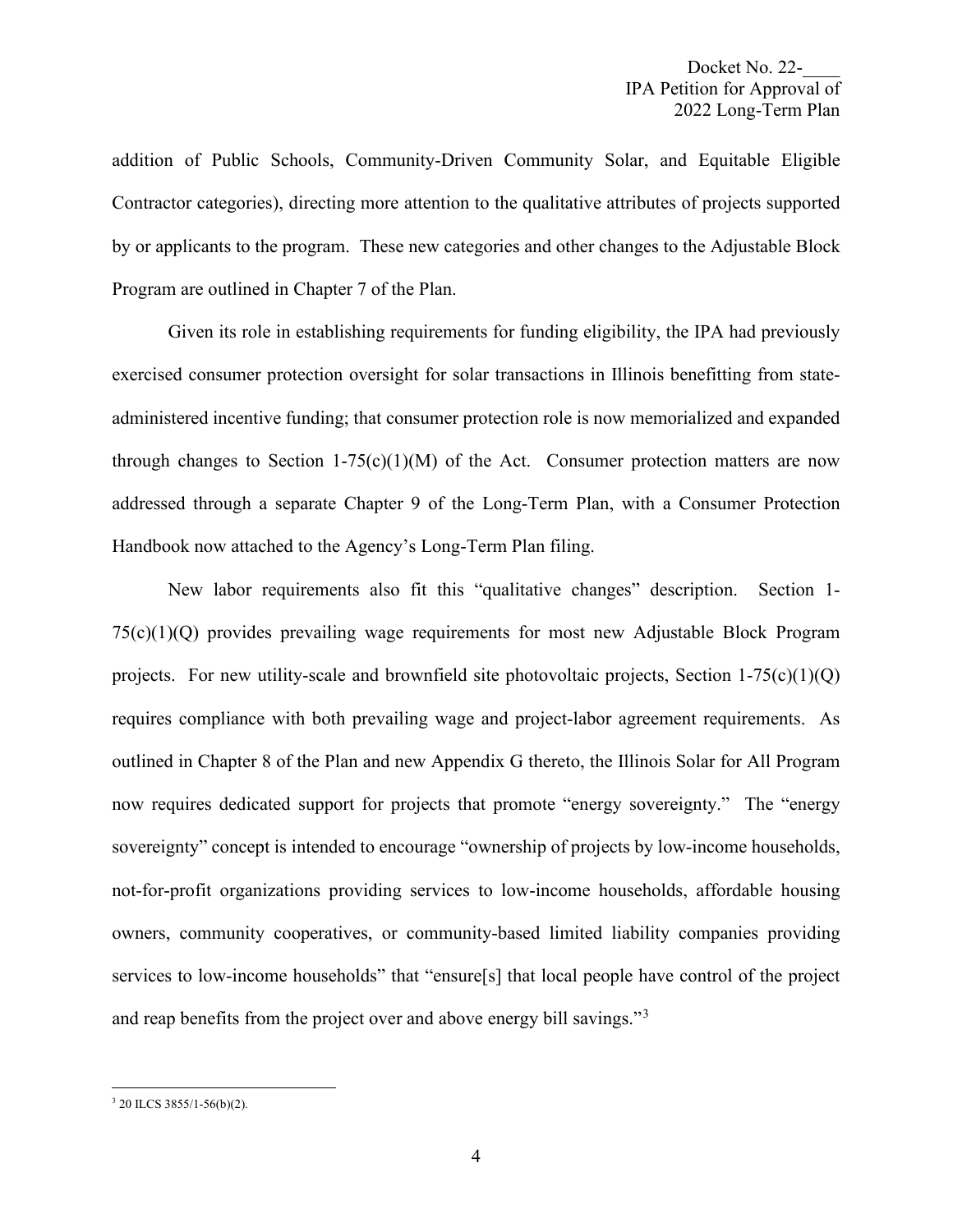The most significant qualitative changes concern new diversity, equity, and inclusion ("DEI") requirements. P.A. 102-0662 distills what had been aspirational DEI statements down to specific requirements of participants: new Section  $1-75(c-10)$  of the Act establishes minimum equity standards under which "at least 10% of the project workforce for each entity participating . . . must be done by [sic] equity eligible persons or equity eligible contractors." That percentage rises to 30% by 2030 under a schedule established by the Agency. For competitive procurements, Section 1-75(c-10)(3) requires that "the Agency shall develop bid application requirements and a bid evaluation methodology for ensuring that utilization of equity eligible contractors . . . is optimized," constituting a potentially significant shift from evaluating qualified bids based only on price. Other new diversity, equity, and inclusion provisions require compliance reporting by Approved Vendors, Agency diversity reporting, and the development of a disparity study.

P.A. 102-0662 also included new responsibilities for the Commission with respect to the establishment of these minimum equity standards. Pursuant to Section 16-111.5(b)(5)(ii)(D) of the PUA, the Commission's approval of the Long-Term Plan shall now also include approval or modification of "the Agency's proposal for minimum equity standards," and in so doing "shall consider any analysis performed by the Agency in developing its proposal, including past performance, availability of equity eligible contractors, and availability of equity eligible persons at the time the long-term renewable resources procurement plan is approved." The Agency's proposed approach for meeting new DEI requirements can be found in Chapter 10 of the Plan.

A third category of RPS changes is scope; P.A. 102-0662 authorizes new activities that the Agency had not previously conducted. New Section  $1-75(c)(1)(R)$  of the Act requires that the Agency "establish a self-direct renewable portfolio standard compliance program for eligible selfdirect customers that purchase renewable energy credits from utility-scale wind and solar projects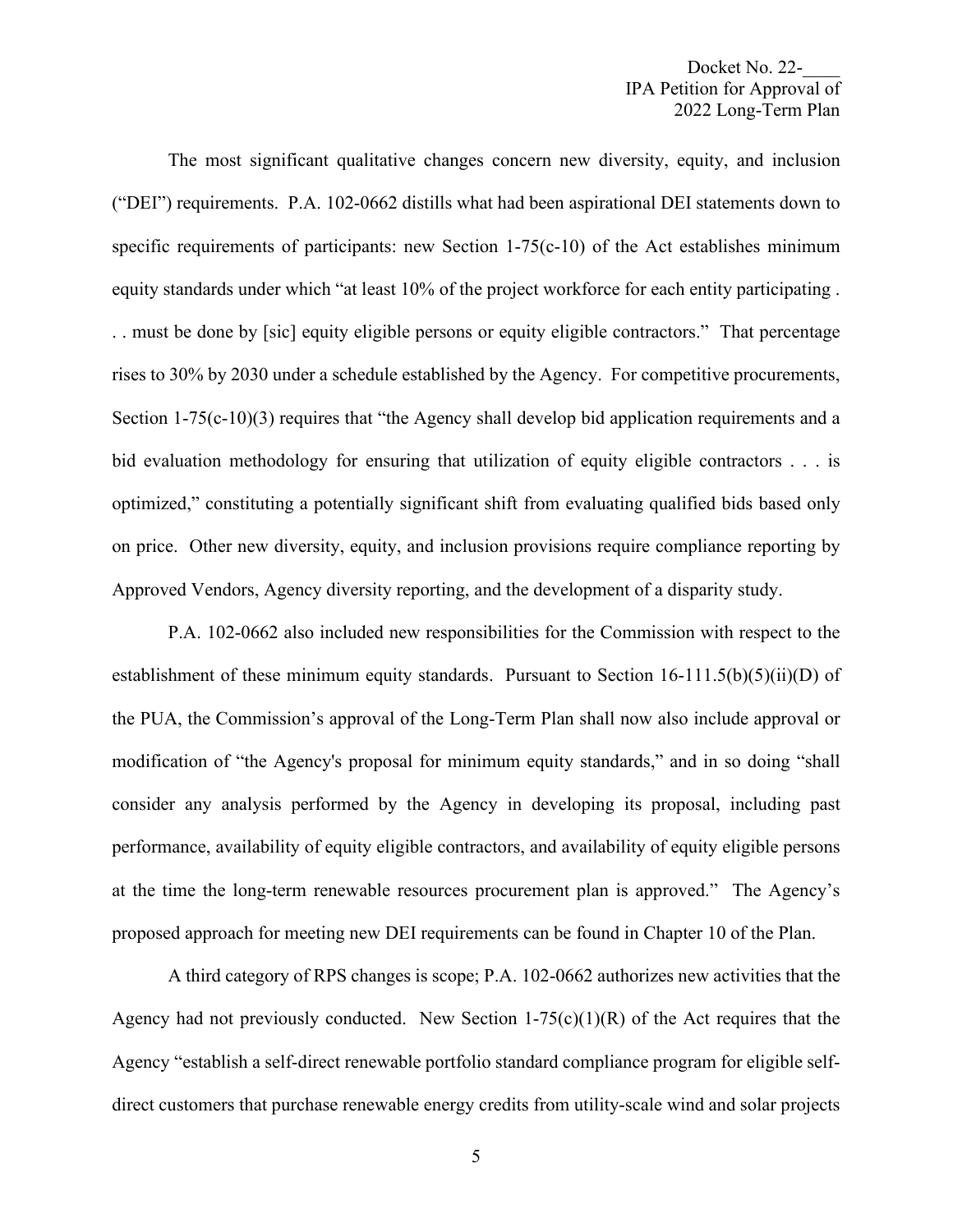through long-term agreements for purchase of renewable energy credits." Under this self-direct program, by virtue of entering into qualifying long-term agreements for the purchase of RECs from new utility-scale wind or solar projects, select customers become eligible for a credit back for certain bill charges levied to support the Illinois RPS pursuant to Section 16-108(k) of the PUA, with the level of that credit dependent on expenses resultant from utility-scale REC contracts entered into by utilities under the RPS after that customer's successful application to the self-direct program. The Agency's proposed Large Customer Self-Direct Program is described in Chapter 6 of the Plan.

As with prior Long-Term Plans, Chapter 2 of the Plan provides a more comprehensive explanation of the governing law's structure and requirements, including additional changes resultant from P.A. 102-0662's enactment.

#### **PROCEDURE**

The Agency's efforts in drafting its 2022 Long-Term Plan began shortly after P.A. 102- 0662's enactment. As the IPA was required to reopen new blocks of the Adjustable Block Program within 90 days of the effective date of P.A. 102-0662—30 days prior to publishing its draft new Long-Term Plan—the Agency grappled with many interpretive and implementation decisions in preparing for Program reopening, and certain decisions made through that process are mirrored in this Plan. The Agency also held workshops and a written comment process across November 2021, providing useful stakeholder guidance for draft 2022 Long-Term Plan development.<sup>[4](#page-5-0)</sup>

As required by Section 1-75(c)(1)(A) of the IPA Act, the IPA's Draft 2022 Long-Term plan was released for public comment on January 13, 2022. As with the IPA's annual procurement

<span id="page-5-0"></span>More information on that workshop and comment process, including comments received, can be found here: <https://www2.illinois.gov/sites/ipa/Pages/RenewableResourcesWorkshops.aspx>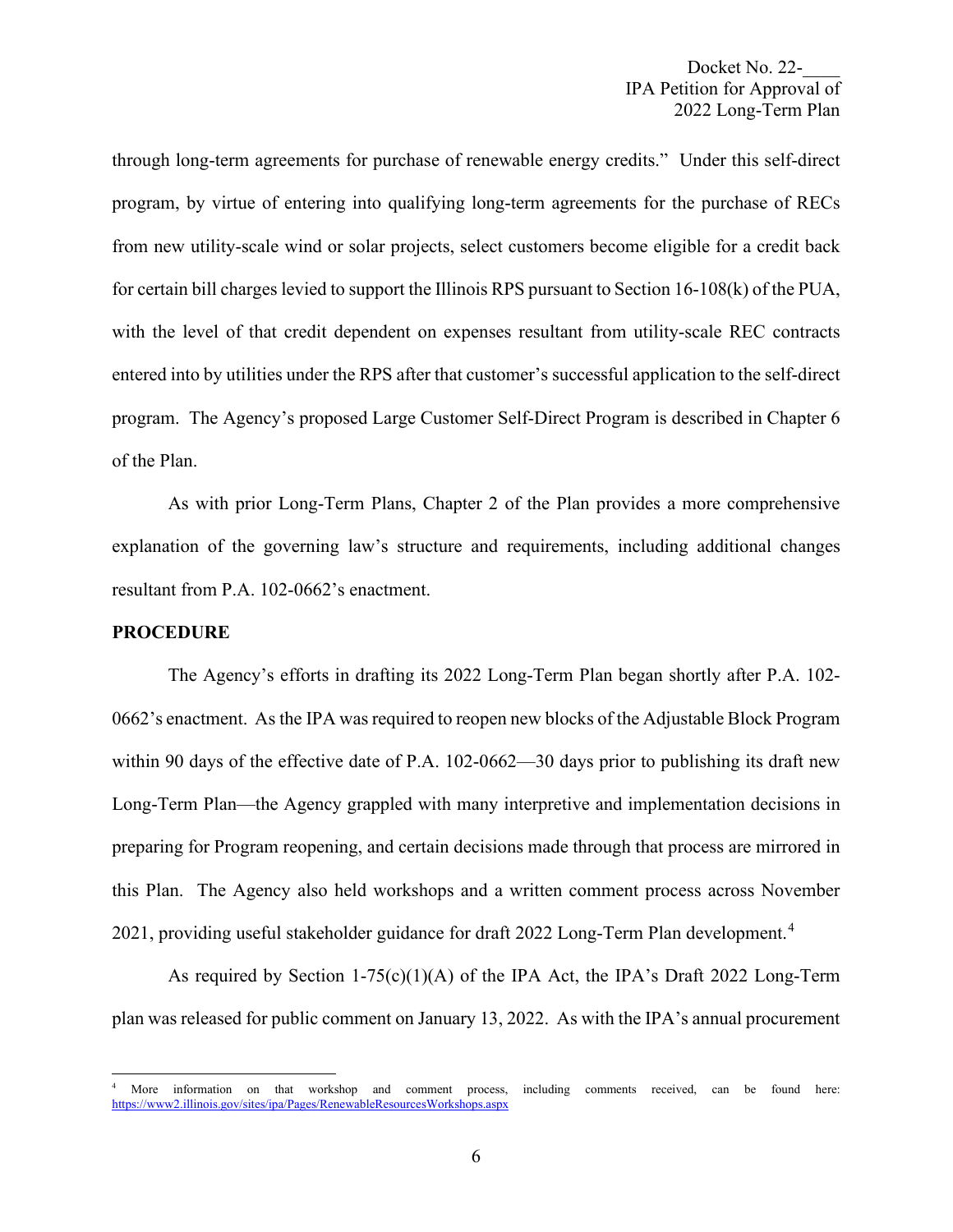plan prepared pursuant to Section  $16-111.5(d)(2)$  of the PUA, copies of the Draft Plan were posted to the IPA's website<sup>[5](#page-6-0)</sup> and provided to each affected electric utility. As required by Section 16- $111.5(b)(5)(ii)(B)$  of the PUA, stakeholders were provided with 45 days for written comments on the Long-Term Plan, and a virtual public hearing was held for each applicable utility's service area (with all three hearings taking place on Friday, February 18, 2022).

Forty-one sets of comments were received, from the following parties: Advanced Energy Economy; Ameren Illinois; American Farmland Trust; Amp; Arcadia; Bella Power Services; Central Road Energy; Chicago Environmental Justice Network; Clean Grid Alliance; Climate Jobs Illinois; ComEd; Cooperative Energy Futures; County of Peoria; Cypress Creek Renewables; Future Green; Illinois Farm Bureau; Illinois Manufacturers Association and Others; ILSFA Working Group; Impact Power Solutions; Invenergy; Joint Commenters; Joint NGOs; Joint Solar Parties; Lightstar; LiUNA Midwest Region; Mid-America Carpenter's Regional Council; Midwest Cogeneration Association; Nexamp; NRG Energy; PowerMarket; Primary Energy Recycling; PSG Energy Group; SolAmerica Energy; SRECTrade; Swift Current; TechNet; The Nature Conservancy; Trajectory Energy Partners; US Solar; Vistra Corp.; and West Aurora School District 129.<sup>[6](#page-6-1)</sup>

The law provides that after the conclusion of the comment period, "the Agency may revise the long-term renewable resources procurement plan based on the comments received."<sup>[7](#page-6-2)</sup> Within 21 days after the conclusion of that period, the Agency was required to "file the plan with the

<span id="page-6-0"></span><sup>5</sup> Se[e https://www2.illinois.gov/sites/ipa/Documents/Draft2022Long-TermPlan%20%2813%20JAN%202022%29.pdf.](https://www2.illinois.gov/sites/ipa/Documents/Draft2022Long-TermPlan%20%2813%20JAN%202022%29.pdf) 

<span id="page-6-1"></span><sup>&</sup>lt;sup>6</sup> Comments are available here: [https://www2.illinois.gov/sites/ipa/Pages/2022longtermplancomments.aspx.](https://www2.illinois.gov/sites/ipa/Pages/2022longtermplancomments.aspx)

<span id="page-6-2"></span><sup>7</sup> 220 ILCS 5/16-111.5(b)(5)(ii)(B).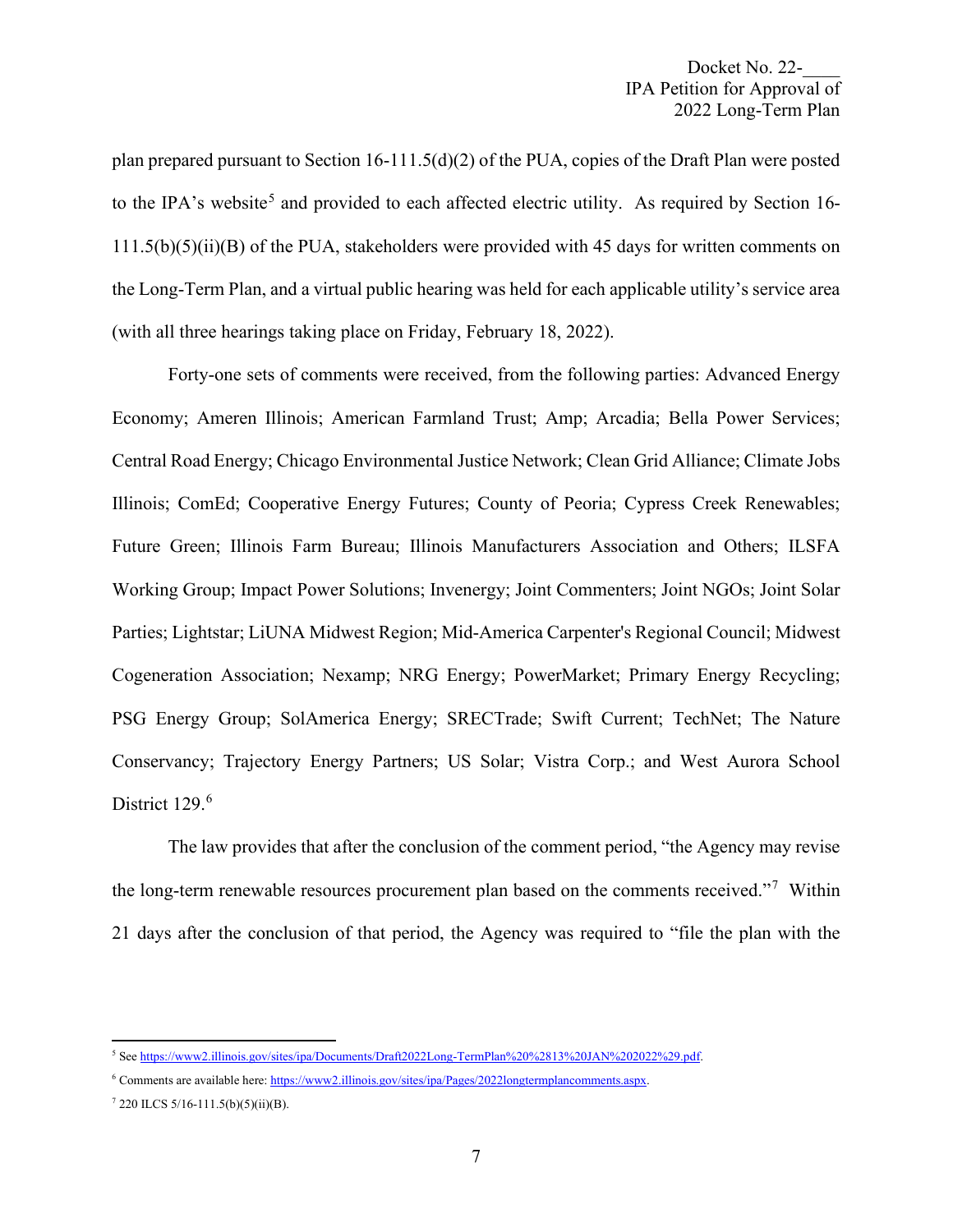Commission for review and approval," creating a filing deadline of March 21, 2022.<sup>[8](#page-7-0)</sup> The 2022 Long-Term Plan filed herewith for Commission review and approval reflects the revisions made by the Agency in response to, and consideration of, the comments received.

Objections to the Plan are due within 14 days after filing, and the "the Commission shall determine whether a hearing is necessary" within 21 days after the filing date.<sup>[9](#page-7-1)</sup> The Public Utilities Act provides the Commission with 120 days to review the filed Plan and "enter its order confirming or modifying the initial long-term renewable resources procurement plan or any subsequent revisions."[10](#page-7-2) The law provides that the Commission "shall approve the initial long-term renewable resources procurement plan and any subsequent revisions, including expressly the forecast used in the plan and taking into account that funding will be limited to the amount of revenues actually collected by the utilities, if the Commission determines that the plan will reasonably and prudently accomplish the requirements of Section 1-56 and subsection (c) of Section 1-75 of the Illinois Power Agency Act."<sup>[11](#page-7-3)</sup>

# **COMMENTS ON THE DRAFT PLAN**

As referenced above, the Agency received 41 sets of comments on the Draft 2022 Long-Term Plan. The IPA genuinely appreciates all commenters' efforts in providing feedback and found all submitted comments to be helpful. The Draft Plan specifically sought feedback from

<span id="page-7-0"></span><sup>8</sup> Id.

<span id="page-7-2"></span> $10$  Id.

<span id="page-7-1"></span> $9$  220 ILCS 5/16-111.5(b)(5)(ii)(C).

<span id="page-7-3"></span><sup>&</sup>lt;sup>11</sup> 220 ILCS 5/16-111.5(b)(5)(ii)(D). The law also provides that the Commission, as part of its Order, "shall also approve the process for the submission, review, and approval of the proposed contracts to procure renewable energy credits or implement the programs authorized by the Commission" pursuant to the approved Plan, as well as "approve or modify the Agency's proposal for minimum equity standards pursuant to subsection (c-10) of Section 1-75 of the Illinois Power Agency Act."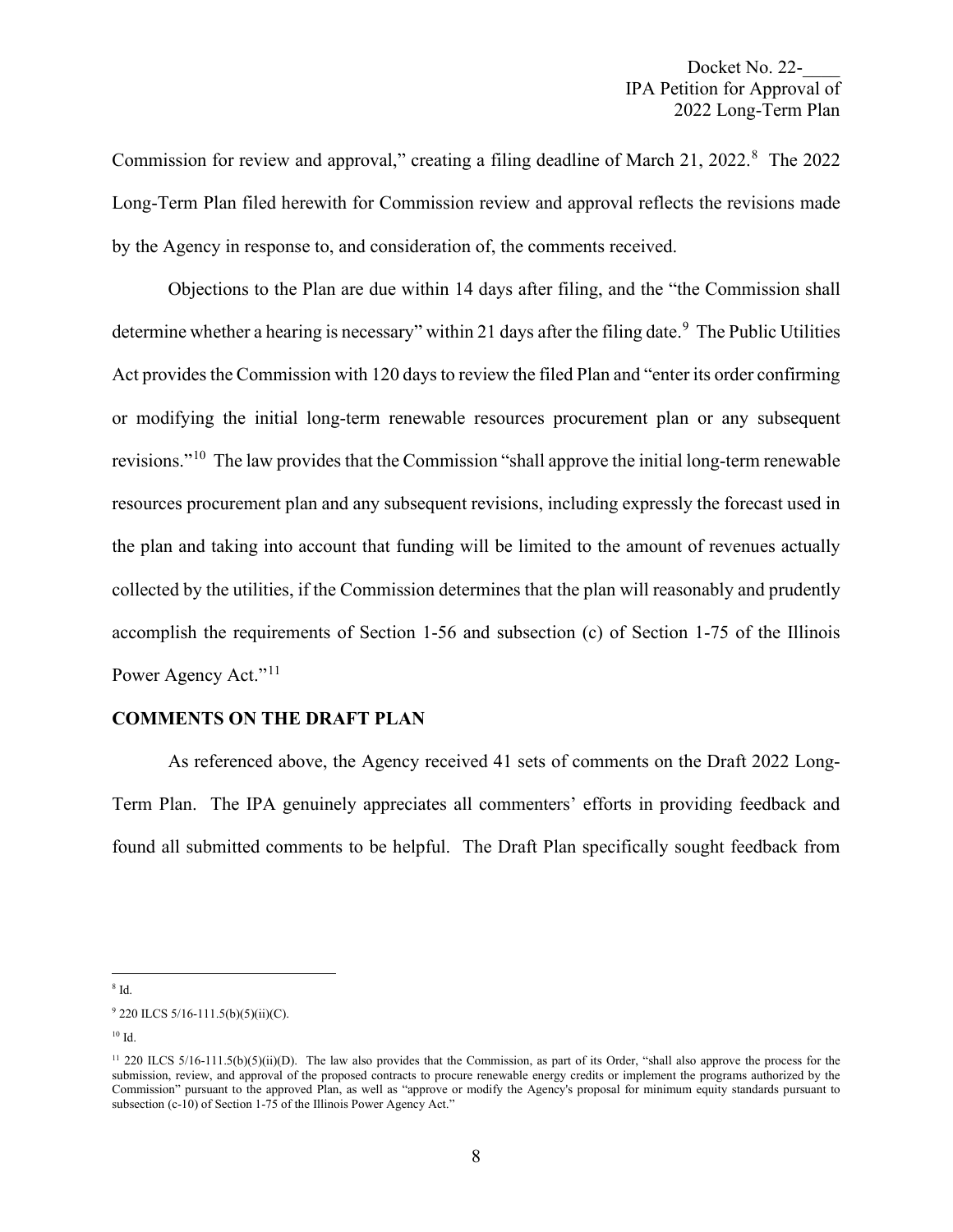parties on certain issues for which the Agency was uncertain about the proper approach, and the IPA especially appreciates the feedback it received on those issues.

Given the volume of comments received and the breadth of the Plan itself, countless changes were made in response to comments. In this Petition, the Agency has attempted to highlight key areas in which the IPA modified its Draft Plan in response to comments. Each of those changes are discussed further below, with select additional proposals *not* included in the filed Plan (or select sections of the Plan not otherwise revised) discussed thereafter.<sup>[12](#page-8-0)</sup>

## **PROPOSALS ACCEPTED FOR REVISION/CHANGES FROM DRAFT PLAN**

#### **1) Traditional Community Solar Project Selection**

As with prior plans, a key issue for the 2022 Plan is what process should be used to choose between qualifying community solar projects, should project applications exceed available category capacity. While changes to Section  $1-75(c)(1)(K)$  of the IPA Act now clarify that "the Agency shall select projects on a first-come, first-serve basis," that same subparagraph authorizes the Agency to "suggest additional methods to prioritize projects that are submitted at the same time." As the Agency proposes "at the same time" to mean on the same initial application day, some tiebreaking method is necessary should projects submitted on Day 1 exceed available capacity. In Section 7.4.3 of its Draft Plan, the Agency proposed employing a project scoring system should a tiebreaking method be necessary, with that scoring system prioritizing brownfield site projects, projects featuring stronger equity eligible contractor commitments, projects located

<span id="page-8-0"></span><sup>&</sup>lt;sup>12</sup> Other portions of the Plan as filed feature clarifications, corrections, or other minor changes, including additional detail or explanation where appropriate and updated figures and numbers where available, and this pleading does not attempt to outline all such changes to the Plan. The IPA will post a document comparison of the Plan as filed for ICC approval versus the Draft Plan to its website [\(https://www2.illinois.gov/sites/ipa/Pages/Renewable\\_Resources.aspx\)](https://www2.illinois.gov/sites/ipa/Pages/Renewable_Resources.aspx).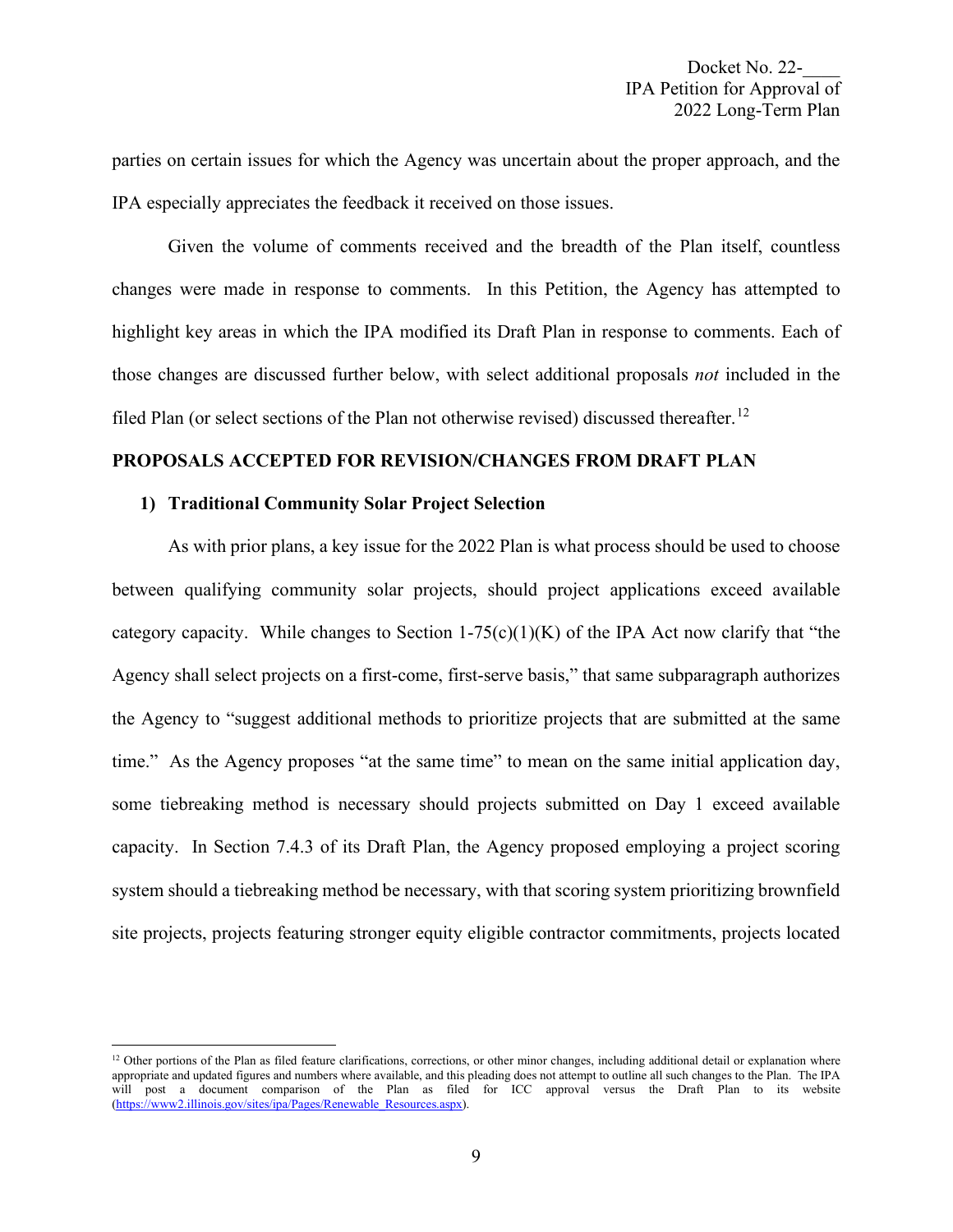in areas that did not have an existing community solar project, and similar qualitative criteria that could be reduced down to quantitative scores.

In response to comments received, the filed Plan has reworked several aspects of this scoring process. First, the Plan now groups together scoring for similar qualitative criteria into individual categories (built environment, siting, and EEC qualification) with points achieved within that category for satisfying one or more criteria. Second, in response to comments by the Joint Solar Parties regarding a) the need to ensure that scoring does not result in clustered ties and another random selection process and b) the value of considering an interconnection agreement effective date in scoring, the Agency has introduced a new scoring category under which projects with the earliest effective *original* interconnection agreement dates are awarded maximum points, with point awards assigned on a sliding scale between 4 points and 0.5 points for all projects down through the latest eligible interconnection agreement date. By awarding fractional points under a rank-order of projects, this system should significantly reduce the likelihood of tie scores and thus the need for a random selection process. At the same time, this system awards those who were first to enter the market in Illinois and seek interconnection agreements for projects—while ensuring that favorable treatment is merely placed on par with environmental, siting, and equity considerations in project selection.

Also in response to comments offered primarily by the Joint Solar Parties, the filed Plan now proposes opening Traditional Community Solar blocks on November 1, 2022 under statutory guidance that the Agency shall open the first traditional community solar block "starting in the third delivery year . . . *or earlier if the Agency determines there is additional capacity needed for*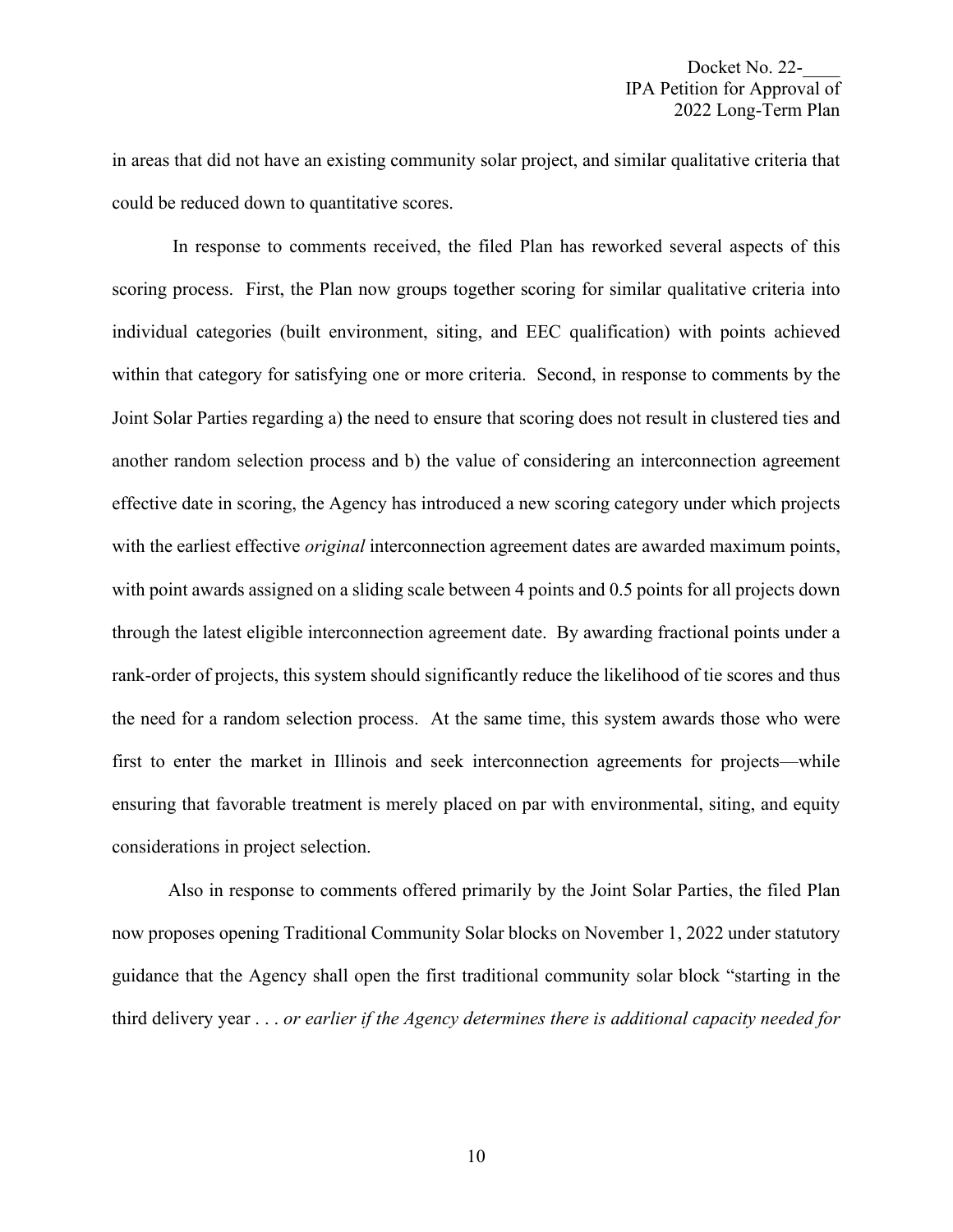*to meet previous delivery year requirements*."[13](#page-10-0) Given the additional block capacity allocated to the Small Distributed Generation and Large Distributed Generation categories upon the December 14, 2021 block reopening, and given the proposed size of those categories for annual block openings in the year thereafter, the Agency believes additional support should be provided for the Traditional Community Solar category before the third delivery year after P.A. 102-0662's passage. As noted by the Joint Solar Parties, this approach will also reduce the likelihood of an unwieldy queue of community solar project applications building up in the period between this Plan's approval and the Traditional Community Solar category's receipt of those applications, thus easing waitlist management concerns.

#### **2) REC Pricing**

The Agency initially developed a model for the pricing of Renewable Energy Credits ("RECs") for the Adjustable Block Program and the Illinois Solar for All Program as part of the Initial Long-Term Plan (approved by the Commission in Docket No. 17-0838). That model was not updated for the Revised Long-Term Plan approved in 2020, as the Agency believed at that time that the initial structure, which included 4% price declines between each block of program capacity for the Adjustable Block Program, was functioning properly as a market signal.

The Agency began the process of a substantial refresh of the REC pricing model as part of the since-withdrawn Second Revised Long-Term Plan in the summer of 2021 and further updated that model for the draft of the 2022 Long-Term Plan. This process included consideration of comments received through a stakeholder workshop in June and July of 2021, further stakeholder feedback received in December of 2022, and changes related to new requirements of Public Act

<span id="page-10-0"></span><sup>13</sup> 20 ILCS 3855/1-75(c)(1)(K)(iii).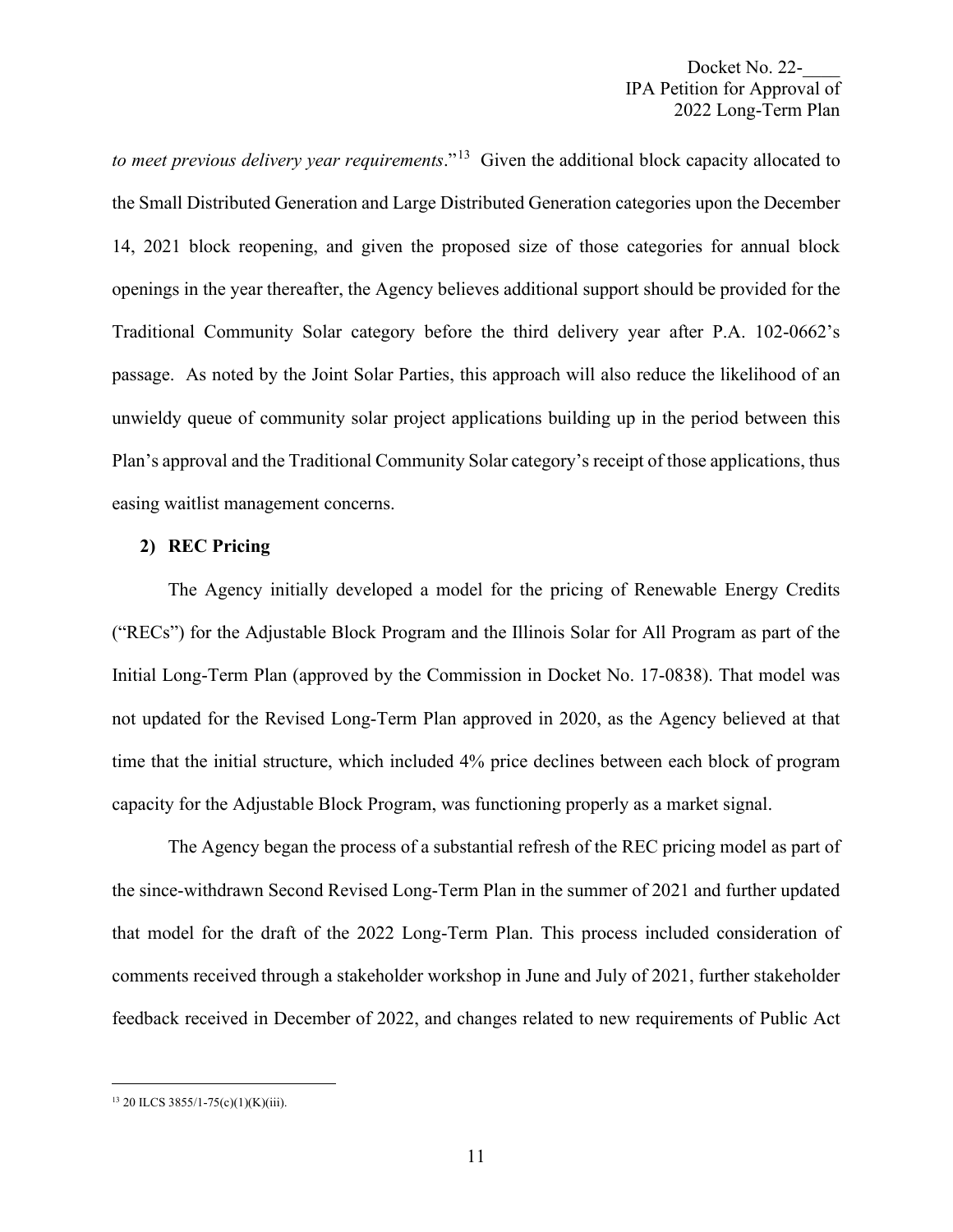102-0662 (including certain project categories featuring 20-year rather than 15-year REC delivery contracts, the creation of new categories for Public Schools projects and Community-Driven Community Solar, and adjustments to account for the increased labor costs related to payment of prevailing wages). The REC pricing model continues to be based on the Cost of Renewable Energy Spreadsheet Tool ("CREST") model developed by the National Renewable Energy Laboratory and customized to factor in the value of net metering and expected REC production from projects.

The Agency received several comments on the REC pricing model. In assessing potential changes, the Agency continues to grapple with the complexity of how to balance setting REC prices at a level that will incent the successful development of solar in Illinois to meet statutory targets while also not setting those prices so high as to create windfall profits. Based on comments received on the Draft Plan, the Agency made the following key changes to the REC pricing model for this filed Plan relative to the Draft Plan:

- Reduced the federal Investment Tax Credit to 22% to anticipate the expected step down in 2023. Pending federal legislation could significantly change the level and structure of this tax credit, and if enacted, would necessitate a REC pricing model update.
- Adjusted cost inputs, including now assuming that community solar projects are tracking systems rather than fixed mounted, adjusting interconnection costs for smaller systems that use Level 1 interconnection applications, increasing the length of time for construction, recalibrating development costs for larger systems, and ensuring that DC to AC ratios used for the modeling were also applied to cost inputs.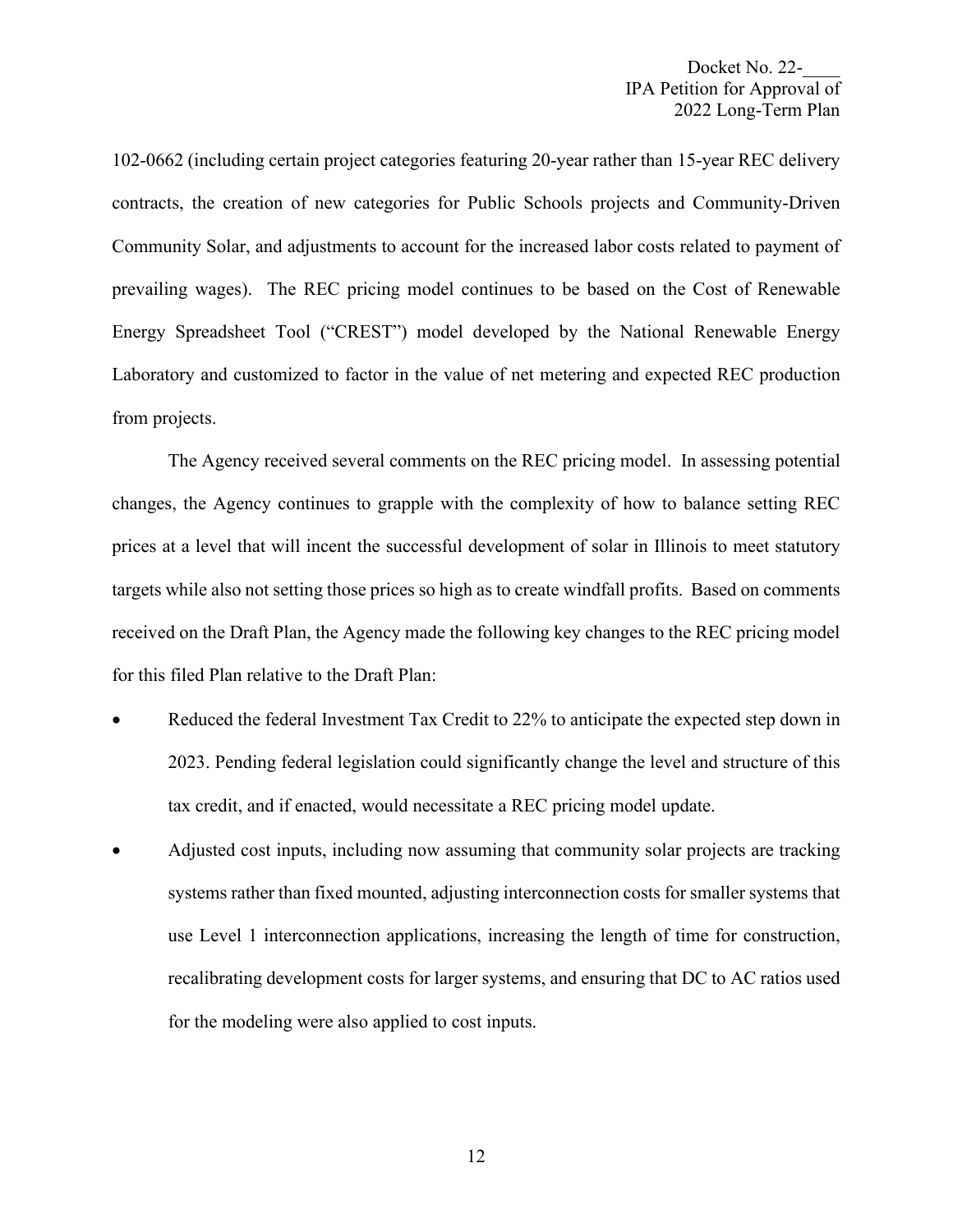- Adjusted net metering credit values to include a lower rate of inflation, reflect that the energy value for larger projects now includes the value of capacity, and that other changes resultant from applicable tariffs were also included in the net metering value.
- Updated the cash flow model for public school projects.
- Increased the development costs for 1-4 unit distributed generation projects participating in the Illinois Solar for All program.

A detailed description of the REC Pricing Model is attached to the Plan as Appendix D, and a full spreadsheet containing all of the inputs and calculations is attached as Appendix E. A downloadable version of the spreadsheet is available on the Agency's website to provide full transparency to stakeholders and to allow interested parties to test how changing model inputs and assumptions would impact resulting REC prices.

#### **3) Large Customer Self-Direct Program**

New Section  $1-75(c)(1)(R)$  of the Act requires that the Agency "establish a self-direct renewable portfolio standard compliance program for eligible self-direct customers that purchase renewable energy credits from utility-scale wind and solar projects through long-term agreements for purchase of renewable energy credits." Under this self-direct program, by virtue of entering into qualifying long-term agreements for the purchase of RECs from new utility-scale wind or solar projects (including meeting 40% of that customer's load through RECs procured), qualifying large customers become eligible for a credit back for certain bill charges levied to support the Illinois RPS pursuant to Section  $16-108(k)$  of the PUA. The level of that credit depends on expenses resultant from utility-scale contracts entered into under the RPS after that customer's successful application to the self-direct program.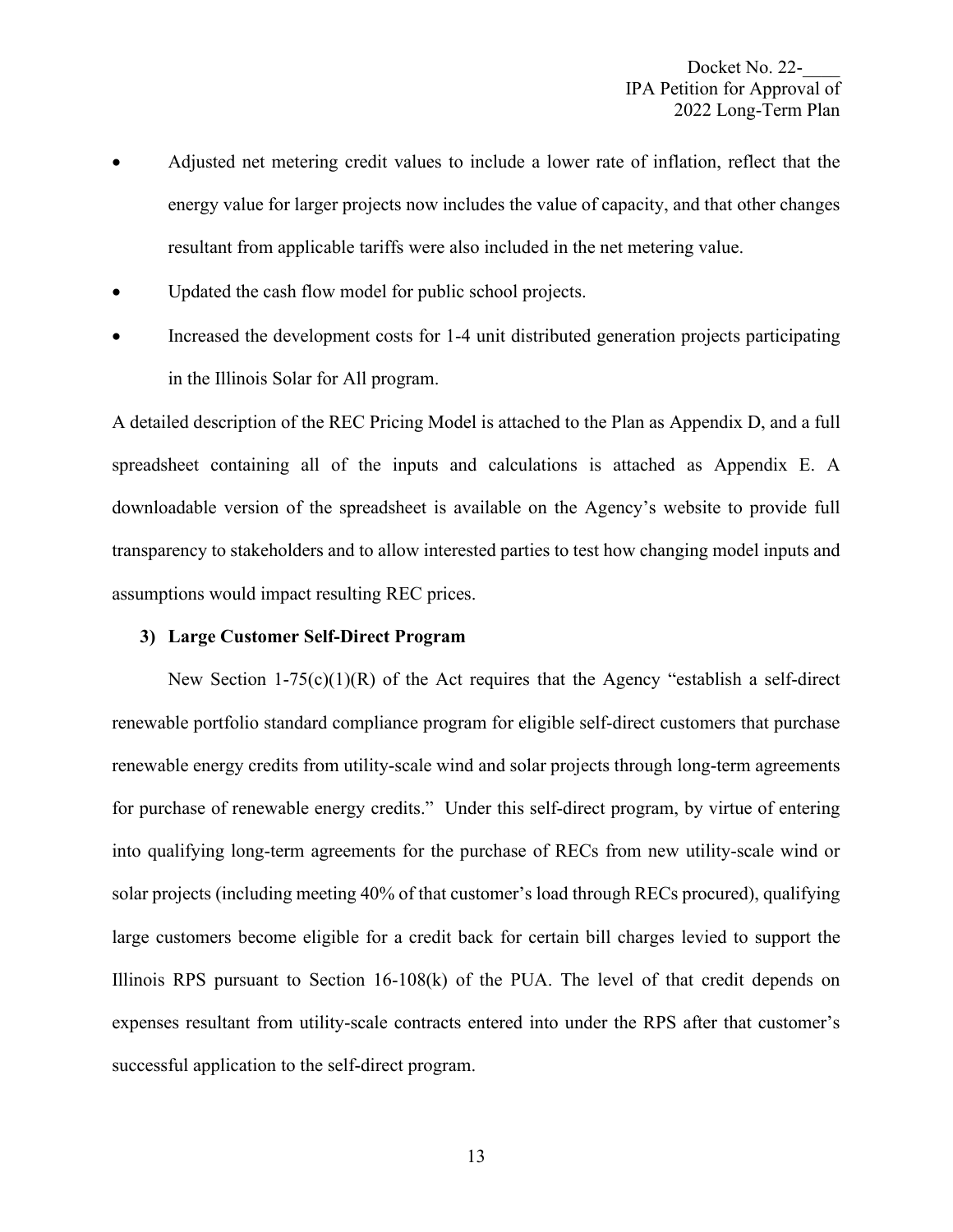Based on comments received on the Draft Plan, the Agency made several changes to the Large Customer Self-Direct Program outlined in Chapter 6, with three such changes highlighted in this petition. First, the Agency clarified that qualifying customers who retire RECs to meet 40% of load receive the statutory credit level back for the *full 100%* of that customer's volumetric RPS charges, and not 40% of those charges as had been understood by some commenters. Second, although Section 1-75(c)(1)(R)(1) requires that qualification be "based on the 12 consecutive billing periods prior to the start of the year in which the application is filed," the Agency will now allow for customers with less than 12 months of billing data to qualify, as that customer's noncoincidental peak load—which must be over 10,000 kw, by statute—can be demonstrated without a full annual billing cycle. Lastly, based on comments received, the Agency provided clarifications around what evidence may be utilized to demonstrate customer qualification for the Large Customer Self-Direct Program.

#### **4) Illinois Solar for All Program Changes**

Since its inception in 2018, the Illinois Solar for All Program has sought to ensure that the higher incentives offered through Section 1-56(b) of the IPA Act go to the intended communities and that those customers receive quality service. At the same time, the program seeks to reduce barriers to participation by low-income residents and the solar industry. For the Low-Income Community Solar and Non-Profit and Public Facilities subprograms, Approved Vendors have successfully navigated the application process, but Approved Vendors in the Low-Income Distributed Generation subprogram (now the Low-income Single-family and Small Multifamily Building and Low-income Large Multifamily subprograms) have faced multiple challenges in increasing the number of projects installed through Illinois Solar for All ("ILSFA"). Comments received on the published Draft 2022 Long-Term Plan noted many of these difficulties, particularly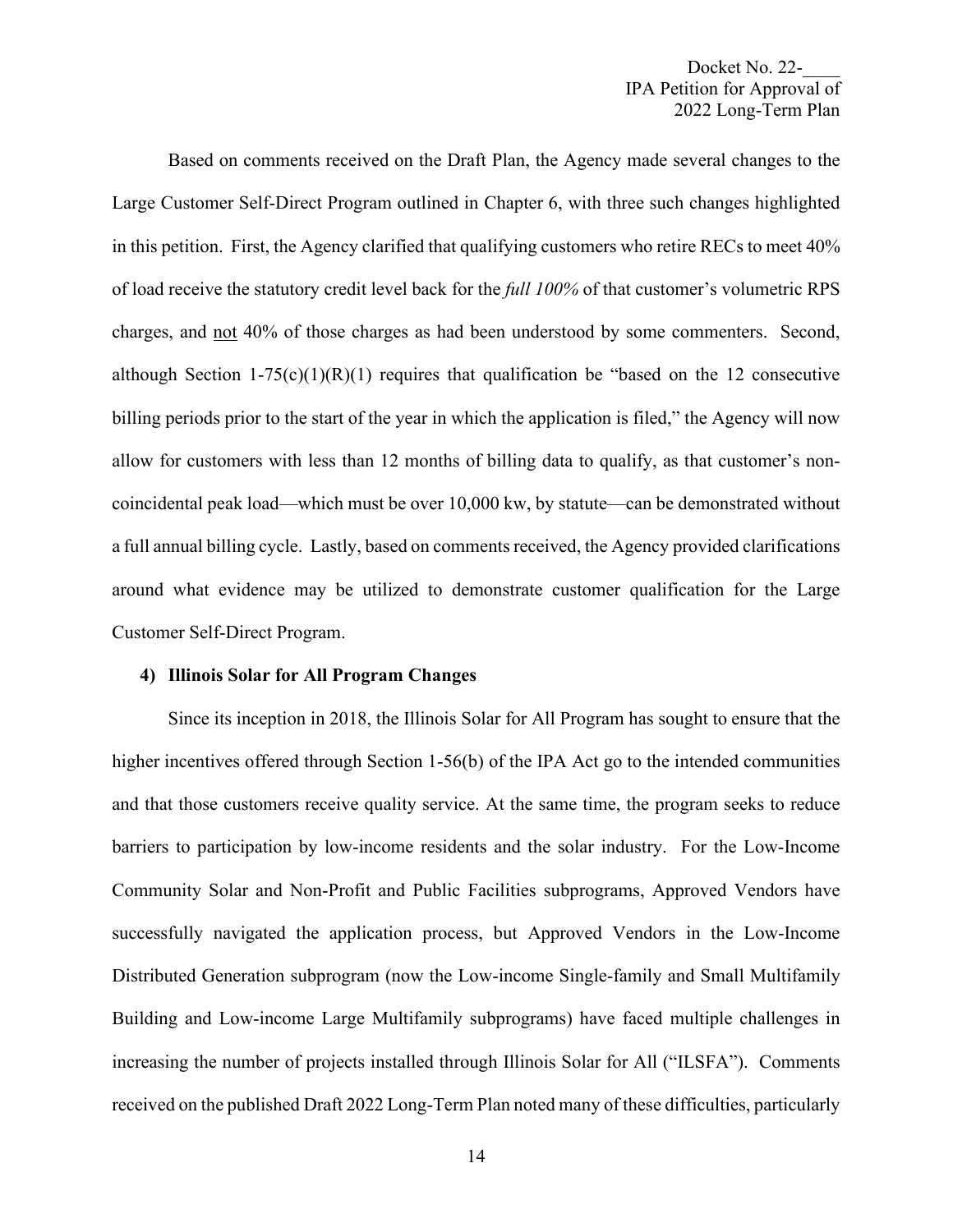related to the complexity of program requirements and application and to the frequency of interested customers needing structural repairs to their home before a photovoltaic system can be installed.[14](#page-14-0)

To address these ongoing barriers to participation, and in light of new language in Section 1-56(b) that authorizes the IPA to "propose additional programs through the Long-Term Renewable Resources Procurement Plan" where doing so would "provide greater benefits to the public health and well-being of low-income residents through also supporting that additional program versus supporting programs already authorized," the Agency proposes two new pilot programs within the Low-Income Single-Family and Small Multifamily subprogram. One, the Program Delivery Pilot, is designed to ease the burden of the soft costs associated with serving individual low-income households. This pilot will place the functions related to customer relations (recruitment, income verification, education) and job trainee placement with the Program Administrator. The Agency will select an Approved Vendor through an RFP for each pilot community, creating a simpler, more streamlined program with fewer actors, in an effort to reduce complexity and make the program more accessible to low-income customers. The 2022 Plan proposes that this pilot run for two delivery years, giving the Agency data points upon which to evaluate its success for the next revision of the Long-Term Plan. The Agency will conduct a stakeholder comment process to solicit feedback on the design of this pilot program and the selection of participating communities.

<span id="page-14-0"></span><sup>&</sup>lt;sup>14</sup> See, e.g., Chicago Environmental Justice Network Comments at 12-13 ("One identified barrier for increasing participation is the complexity of the program and confusion or mistrust of potential participants."); ILSFA Working Group Comments at 6 ("One of the numerous barriers to lowmoderate income single family buildings is the lack of financial resources to address generic rehabilitation issues, especially, in the case of rooftop PV,a sound roof, preferably replaced, and a fully upgraded electricity system.") and 7 ("[S]ubprogram stakeholders believe that the application process itself serves as a stumbling block to subprogram success.").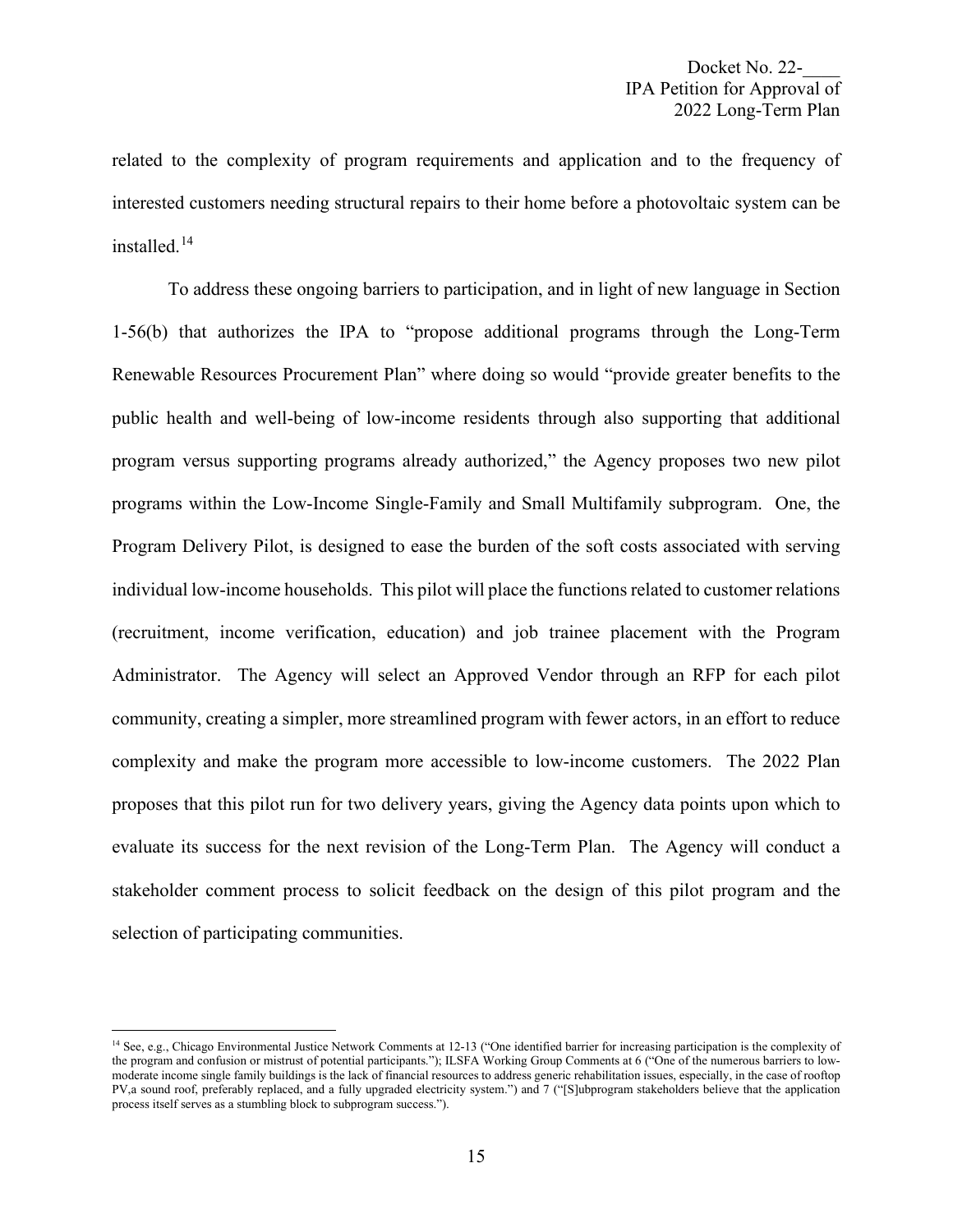The second pilot program seeks to address the frequently-cited barrier of low-income residences requiring structural or electrical repairs before they are suitable for solar panel installation. This pilot program will provide additional incentives for eligible projects that cannot go forward without such repairs, and the Agency will explore potential cost caps. The Agency and the Program Administrator will also explore methods for assisting such customers in seeking other sources of financial support for these needs before approving additional ILSFA incentives. Assuming approval by the Commission, the Agency will conduct a stakeholder comment process to solicit feedback on the design of this pilot program prior to implementation.

#### **5) Consumer Protection**

A number of changes were made to the Agency's consumer protection requirements in light of comments on the Draft Plan. Some of those changes are reflected in an Appendix, as the Agency is filing copies of its consumer protection materials in Appendix I to the 2022 Long-Term Plan, consistent with the legislative directive in Section  $1-75(c)(1)(M)$  of the Act to propose "program terms, conditions, and requirements" through the Agency's Long-Term Plan. The Agency is proposing significant updates to its consumer protection documents, including the creation of a new Consumer Protection Handbook and comprehensive revisions to the Disclosure Forms across both the Adjustable Block Program and Illinois Solar for All (see Sections 9.4.1 and 9.5 of the Plan). The Agency also proposes minor updates to the ABP distributed generation Contract Requirements and the ILSFA community solar Contract Requirements, which are discussed in Sections 9.4.2.1 and 9.4.3.2.

## Consumer Protection Handbook

Through the 2022 Long-Term Plan, the Agency proposes a new document, the Consumer Protection Handbook, which updates and consolidates four consumer protection documents into a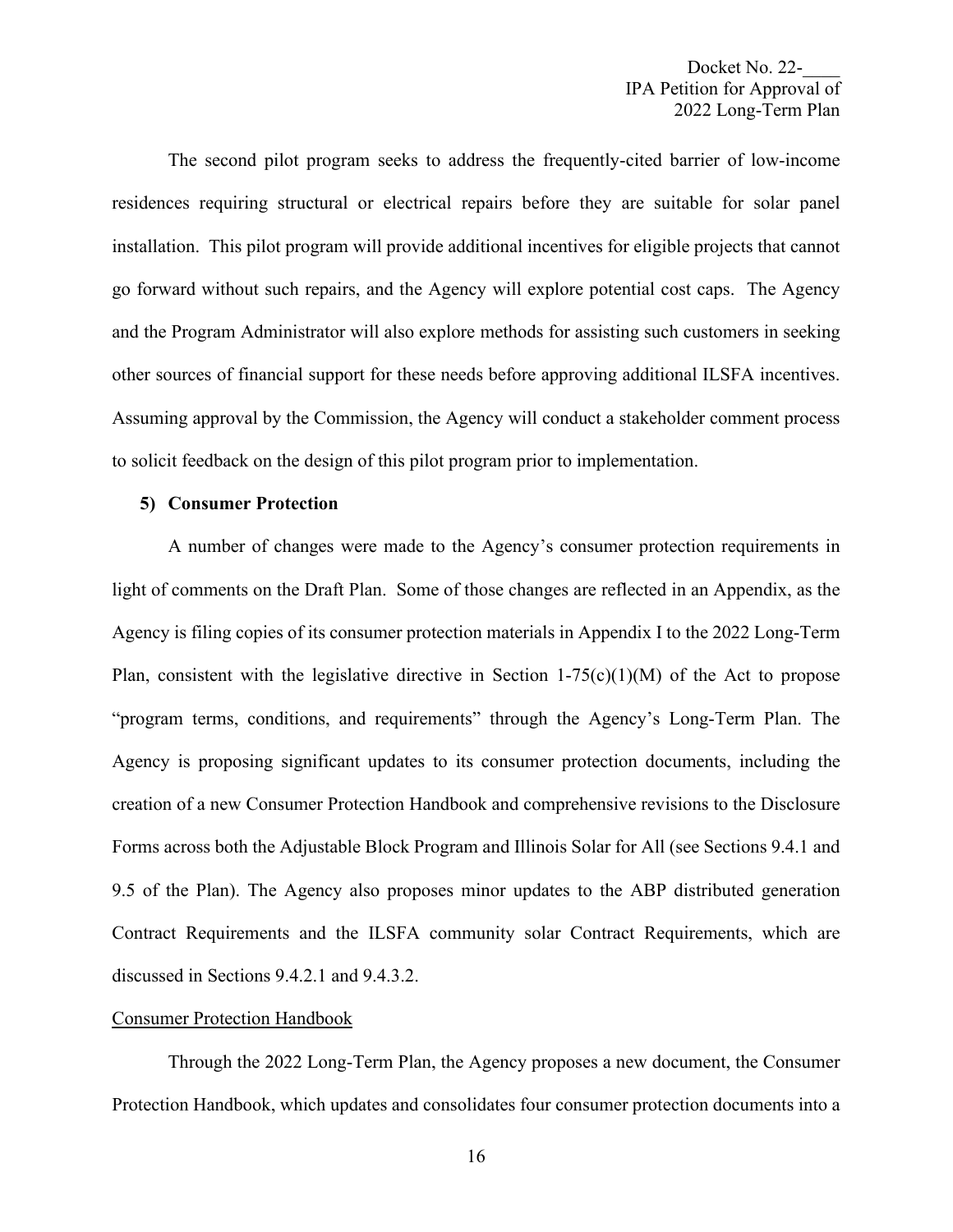single document: (1) the ABP Community Solar Marketing Guidelines, (2) the ABP Distributed Generation Marketing Guidelines, (3) the ILSFA Low-Income Community Solar Consumer Protection Requirements, and (4) the ILSFA Low-Income Distributed Generation Consumer Protection Requirements. Each of these four documents has considerable overlap in requirements, but they also contain important differences.

The consolidated Consumer Protection Handbook removes the redundancies across the material while also highlighting the differences. The Handbook also reformats and reorganizes the material to increase readability and clarity. The Agency believes this will make the ABP and ILSFA programs easier to navigate by streamlining applicable materials, reducing the amount of material that Approved Vendors and Designees must review, and identifying key differences between the consumer protection requirements for ABP and ILSFA, and distributed generation and community solar. This update also responds to the legislative directive to implement ILSFA "in a manner that seeks to . . . maximize efficiencies and synergies available through coordination with similar initiatives, including the Adjustable Block program."<sup>[15](#page-16-0)</sup>

## Disclosure Forms

The Agency has consistently received feedback that the program Disclosure Forms are too lengthy and complicated—that they are both burdensome for Approved Vendors and Designees and difficult for customers to understand. Comments on the Agency's draft 2022 Long-Term Plan reiterated these concerns.[16](#page-16-1)

<span id="page-16-0"></span><sup>15</sup> 20 ILCS 3855/1-56(b)(2).

<span id="page-16-1"></span><sup>&</sup>lt;sup>16</sup> See, e.g., Joint Solar Parties Comments at 20 ("The Joint Solar Parties have long believed that simplifying and shortening the disclosure would help potential customers better engage and digest the material."); ILSFA Working Group Comments at 10 ("[T]he Working Group has heard a number of complaints that the current disclosure forms are too long to be effective. We have heard that many customers have one of two reactions: either they stop paying attention to the form because it is too extensive or the sheer volume of information scares them away from the program.").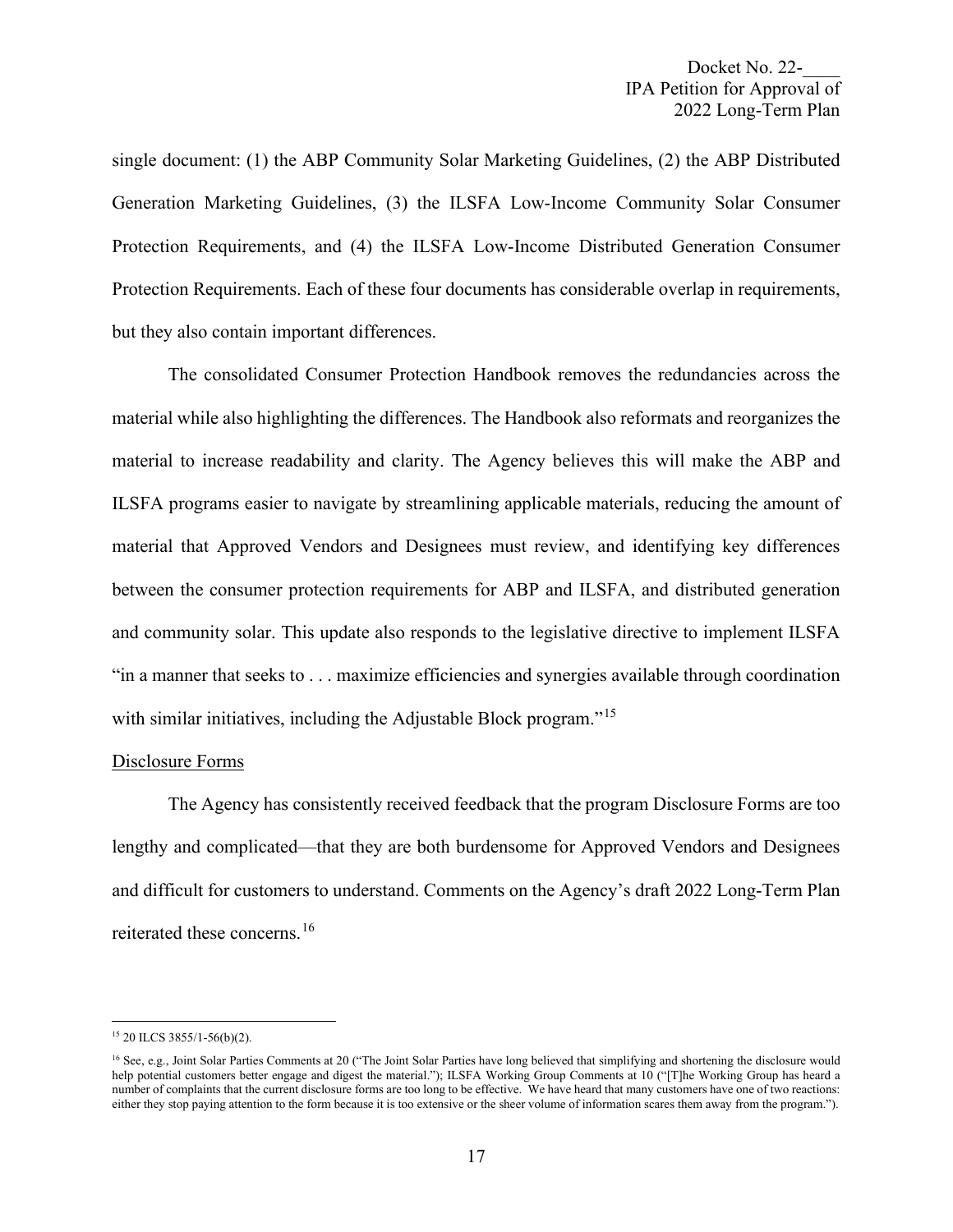The Agency is proposing a full set of significantly redesigned Disclosure Forms as part of the 2022 Long-Term Plan. The Agency intends the standard Disclosure Forms to highlight the most important information for customers in a way that is understandable for people not familiar with the programs and prevents "information overload." The Disclosure Forms are significantly shorter (*e.g.*, the ABP distributed generation Disclosure Form is now four pages instead of nine pages). They have also been redesigned with a consistent chart format across programs and offer types. The Agency believes the increased consistency between the ABP and ILSFA Disclosure Forms will increase efficiencies and reduce barriers to Approved Vendors and Designees expanding from one program into the other.<sup>[17](#page-17-0)</sup> The Disclosure Forms are color-coded to help avoid accidentally mixing up forms due to their now similar appearance. The Disclosure Forms also address specific comments on Disclosure Form content, such as by adding a new disclosure for projects that take the smarter inverter DG rebate.<sup>[18](#page-17-1)</sup>

The Agency is open to further modification of the Disclosure Forms through stakeholder processes after approval of the 2022 Long-Term Plan. This may be particularly appropriate to accommodate new ownership models for ILSFA offers that incorporate energy sovereignty principles. The Agency disagrees with Arcadia's comments<sup>[19](#page-17-2)</sup> that the Agency can only modify its disciplinary procedures and its program documents (such as the Guidebook, Disclosure Forms, Contract Requirements, and consumer protection requirements) as part of the Long-Term Plan proceeding, and notes that Arcadia's position is inconsistent with Orders issued by the Commission in Docket Nos. 17-0838 and 19-0995.

<span id="page-17-0"></span><sup>&</sup>lt;sup>17</sup> See, e.g., ILSFA Working Group Comments at 11 ("[T]he Agency and Administration Team should try to make [the ABP and ILSFA Disclosure Forms] similar where possible to make it easier for AVs to work across the two programs.").

<span id="page-17-1"></span><sup>18</sup> See Central Road Energy Comments at 4, ComEd Comments at 21.

<span id="page-17-2"></span><sup>19</sup> Arcadia Comments at 10.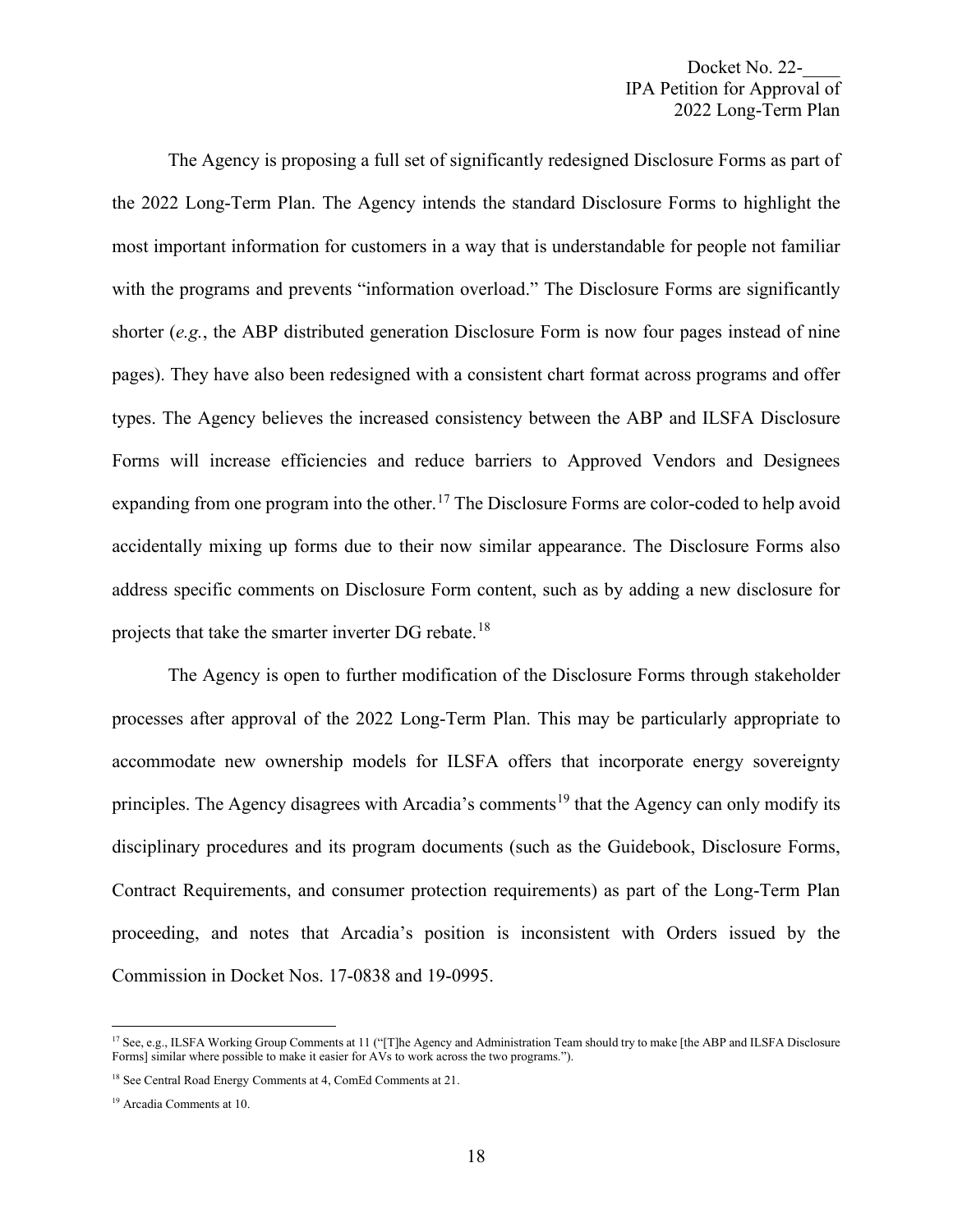The Long-Term Plan is updated once every two years and the solar market can evolve quickly. It is critically important that the Agency have the flexibility to adapt and respond to changes in the market, including new marketing techniques and offer structures, as well as changes in the broader world, such as the COVID-19 global pandemic. The Agency does understand that it may take companies some time to update their practices to be compliant with changes in consumer protection requirements. In its Brief on Exceptions on the Revised Long-Term Plan, the Agency proposed a 45-day lead time that would apply to general changes, while immediate implementation would still be permissible for emergency circumstances.<sup>[20](#page-18-0)</sup> The Commission explicitly approved this approach in its final order approving the Revised Long-Term Plan in Docket 19-0995:

[Carbon Solutions Group] makes a reasonable suggestion regarding the time it takes to implement consumer protection changes - that a 45-day lead time for the implementation of changes be adopted. In its Brief on Exceptions, the IPA suggests that this lead time should apply to general changes, but that the IPA should still maintain an emergency pathway for immediate implementation of new or modified consumer protection requirements when warranted. The Commission notes that the IPA also commits to enforcing program requirements in the case of immediate implementation by considering practical challenges. The Commission finds that these proposed modifications to CSG's suggestion are appropriate and the approach outlined in the IPA's Brief on Exceptions is adopted.<sup>[21](#page-18-1)</sup>

The Agency does not believe that the new requirement in Section  $1-75(c)(1)(M)$  of the Act, which directs the Agency to propose "program terms, conditions, and requirements" through the Agency's Long-Term Plan, undermines this approach in any way. While the Agency is now required to include its consumer protection requirements in its Long-Term Plan, the law does not prohibit updates to consumer protection requirements or materials between Plans as appropriate,

<span id="page-18-0"></span><sup>20</sup> Docket No. 19-0995, IPA Brief on Exceptions at 16-17 (Jan. 24, 2020).

<span id="page-18-1"></span> $21$  Docket No. 19-0995, Final Order dated Feb. 18, 2020 at 62.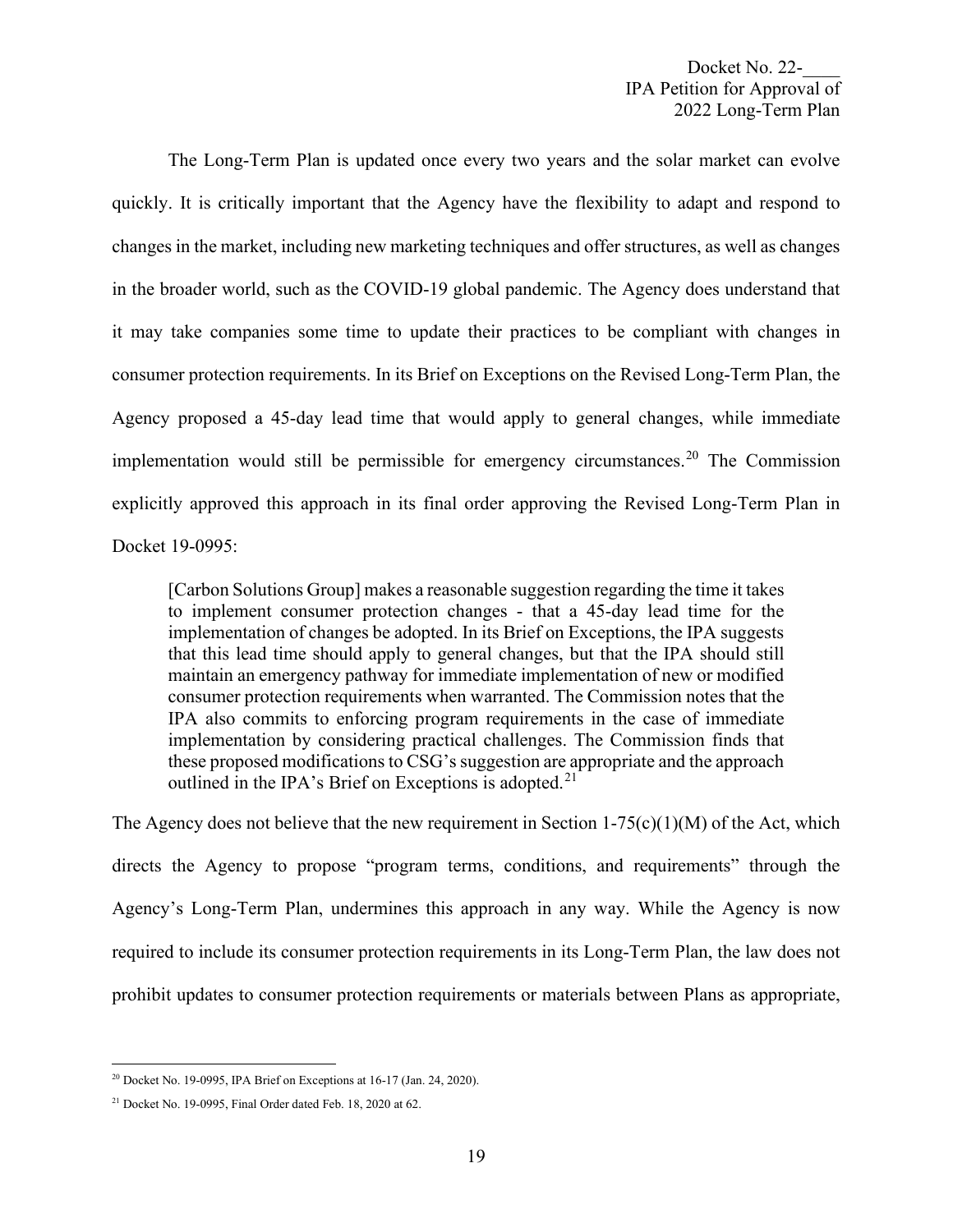assuming those updates are consistent with Commission direction. The law cannot be read to hamstring the Agency's ability to protect consumers and, as the Commission recognized in Docket 19-0995, "specific implementation issues should largely be left to the IPA." $^{22}$  $^{22}$  $^{22}$ 

## **6) Adjustable Block Program**

A select set of changes made to the Agency's proposed approach for implementing the Adjustable Block Program are outlined below.

## Requirements for Interconnection Agreements at Part I for Community Solar Projects

<span id="page-19-0"></span>The Agency has received feedback from stakeholders requesting the removal of the requirement that all projects must include a fully-executed interconnection agreement at the time of Part I application in order to demonstrate sufficient project maturity. These comments are not new; similar comments were made and arguments raised in the approval of the Agency's Revised Long-Term Plan in Docket No. 19-0995. Certain stakeholders (generally, the interconnecting utilities) have repeatedly commented that the Agency's interconnection requirement has caused significant back-up within the interconnection queue and is not truly demonstrative of project readiness. Stakeholders have argued that in order to have an executed interconnection agreement in place, community solar project developers have submitted such an overwhelming number of applications to the utilities that the executed agreement is no longer an accurate representation of project maturity. Instead, community solar project developers have interconnection agreements in place that are based upon inaccurate interconnection costs, as preliminary cost estimates are based upon the development and improvements that are expected to be made by other projects further ahead in the queue. As a result, developers do not have real insight into the project's actual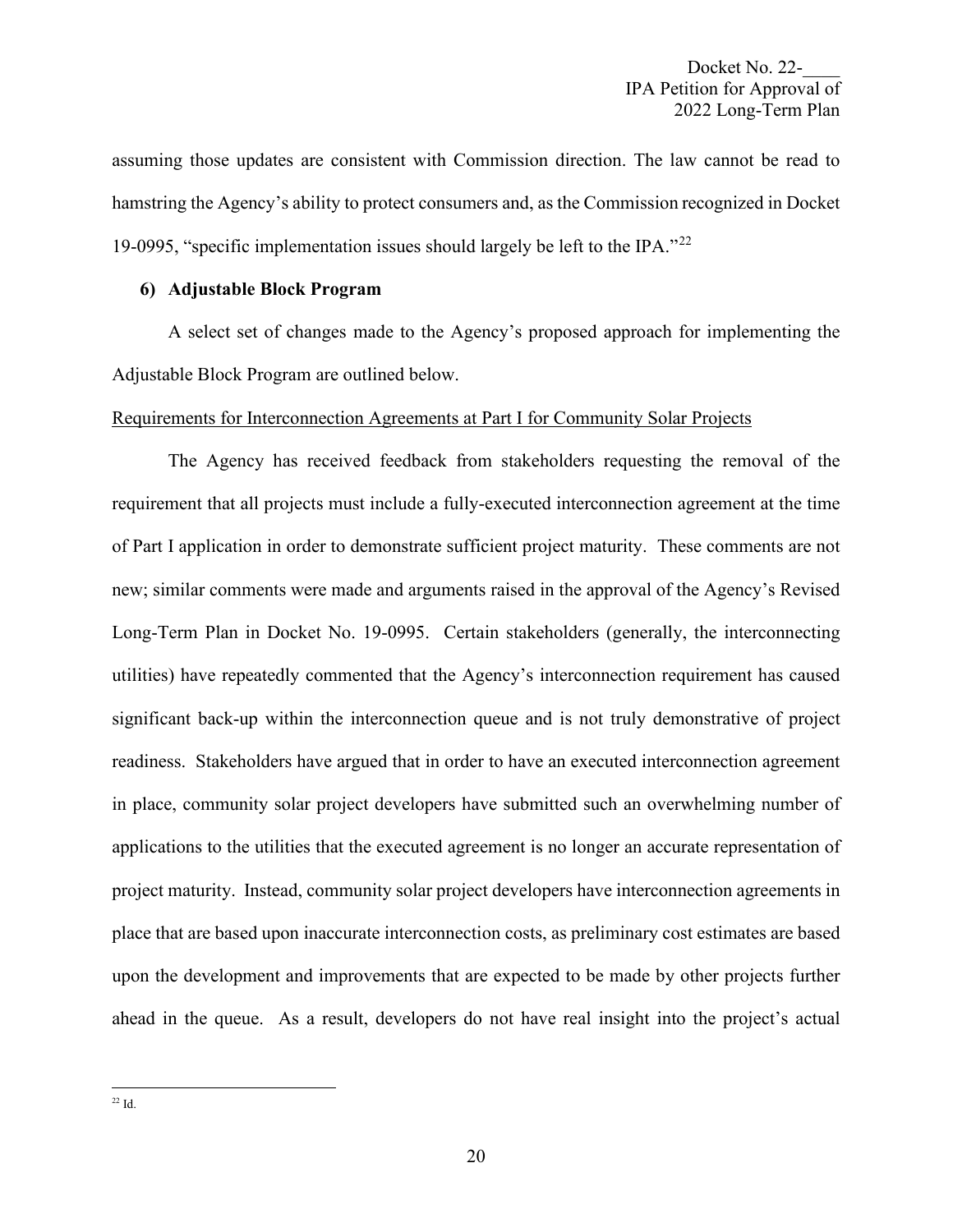interconnection cost, and therefore no real marker of whether a project's development is actually feasible at that location.

The issues with the interconnection queue as they relate to the development of community solar projects are not insignificant. The Agency recognizes that as a community solar project developer often has inaccurate interconnection cost estimates based solely upon queue position, the developer has no insight as to whether the project is actually viable from the standpoint of interconnection cost. As a result, these community solar interconnection agreements are not a valid indicator of project maturity. The filed Plan reflects this reality and removes the requirement that an executed interconnection agreement is required for the completion of a Part I community solar application. Instead, community solar projects will be required to demonstrate that they have received a certificate of completion or permission to operate at Part II. The Agency is optimistic that this will result in simplified management of the interconnection queues which will provide a better representation of potential projects and more accurate estimates of interconnection cost estimates. The Agency continues to believe that an interconnection agreement is an appropriate marker of project maturity for distributed generation systems over 25 kW, and the requirement that those projects provide an executed interconnection agreement at the time of the Part I application.

# Allowance for Upward Adjustment of the Capacity Factor at Part II in Limited Cases

The Agency received comments requesting that the ABP allow for the increased adjustment in the capacity factor for a project from Part I application to Part II application, which has been traditionally prohibited in the program. The commenter explained that system design changes between Part I approval and the as-built system may result in the use of a more efficient system or the change in the particular inverter used. The Agency is sensitive to the concerns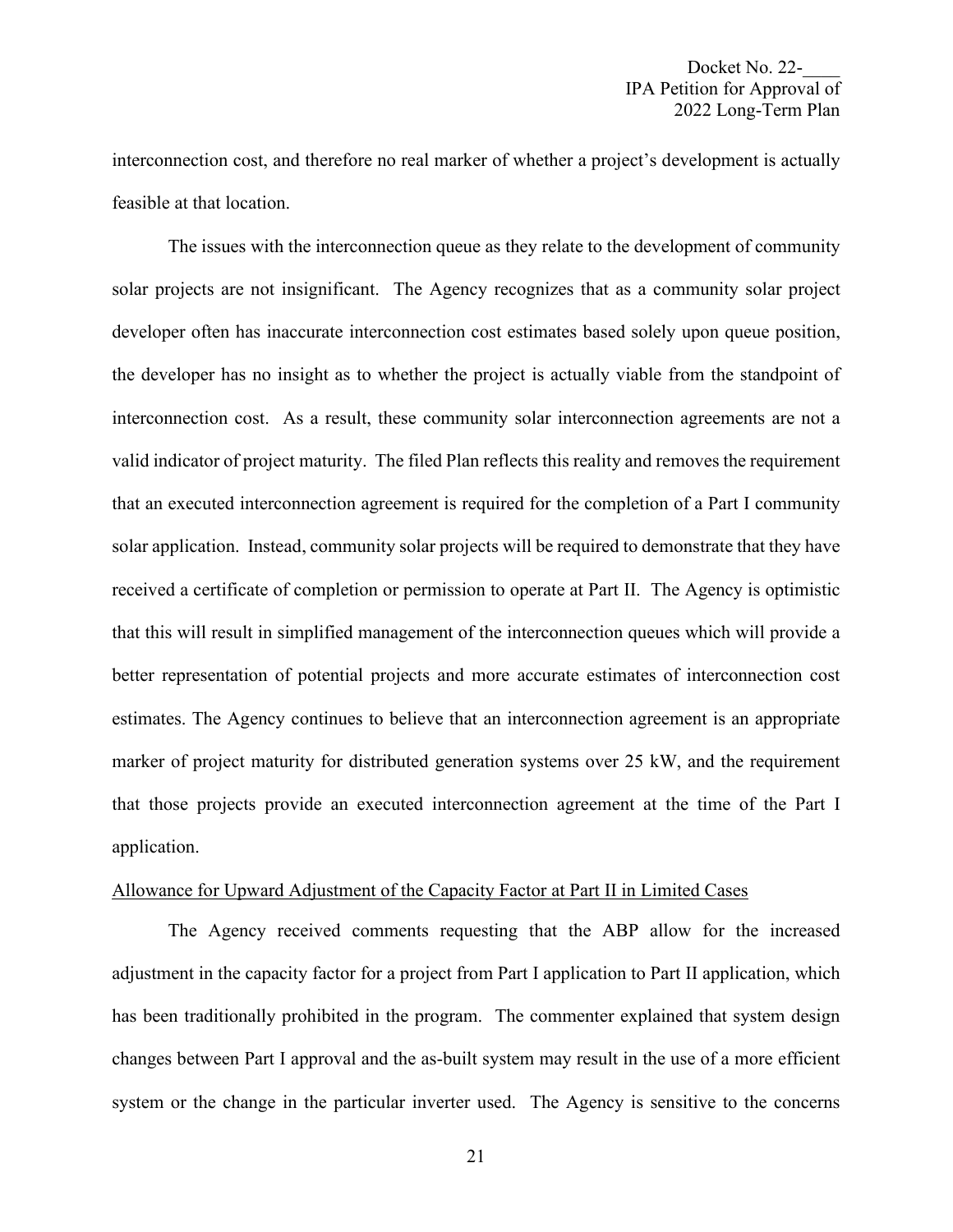surrounding the changes to system design that may occur between applying a project to the program and building a project, particularly as global supply chain issues continue to affect the solar market nationwide. As a result, the Agency has made changes to this filed Plan that will permit an Approved Vendor to increase the capacity factor at Part II application upon a satisfactory demonstration through the submission of additional documentation that modifications to the system design justify the increase. However, in no case will the change in capacity factor allow for an increase in the REC quantity beyond that which was approved at the Part I stage.

#### Changes around EEC Category

The Agency received comments from stakeholders surrounding the advancement of capital for Equity Eligible Contractors ("EECs"). One commenter specifically requested that the Plan provide additional detail on the process for the advancement of capital; accordingly, the filed Plan has been updated to include additional detail on the process for application for advance capital, demonstration necessary to trigger disbursement, invoicing, and payment. Additionally, stakeholders requested that the Agency increase the amount of capital available for advancement from 25% to up to 100% of the REC contract value, as to be determined by the Agency on a caseby-case basis. The Agency believes that a capital advancement of up to 50% of the REC delivery contract value will sufficiently balance the needs of EECs to overcome financing barriers. The Agency will continue to evaluate whether this is an appropriate threshold for advancement of capital funds in the future.

#### **7) Competitive Procurements**

For competitive procurements—used to support the development of new utility-scale wind, utility-scale solar, and brownfield site photovoltaic projects—P.A. 102-0662 creates new obligations for the Agency to "encourage participating projects to use a diverse and equitable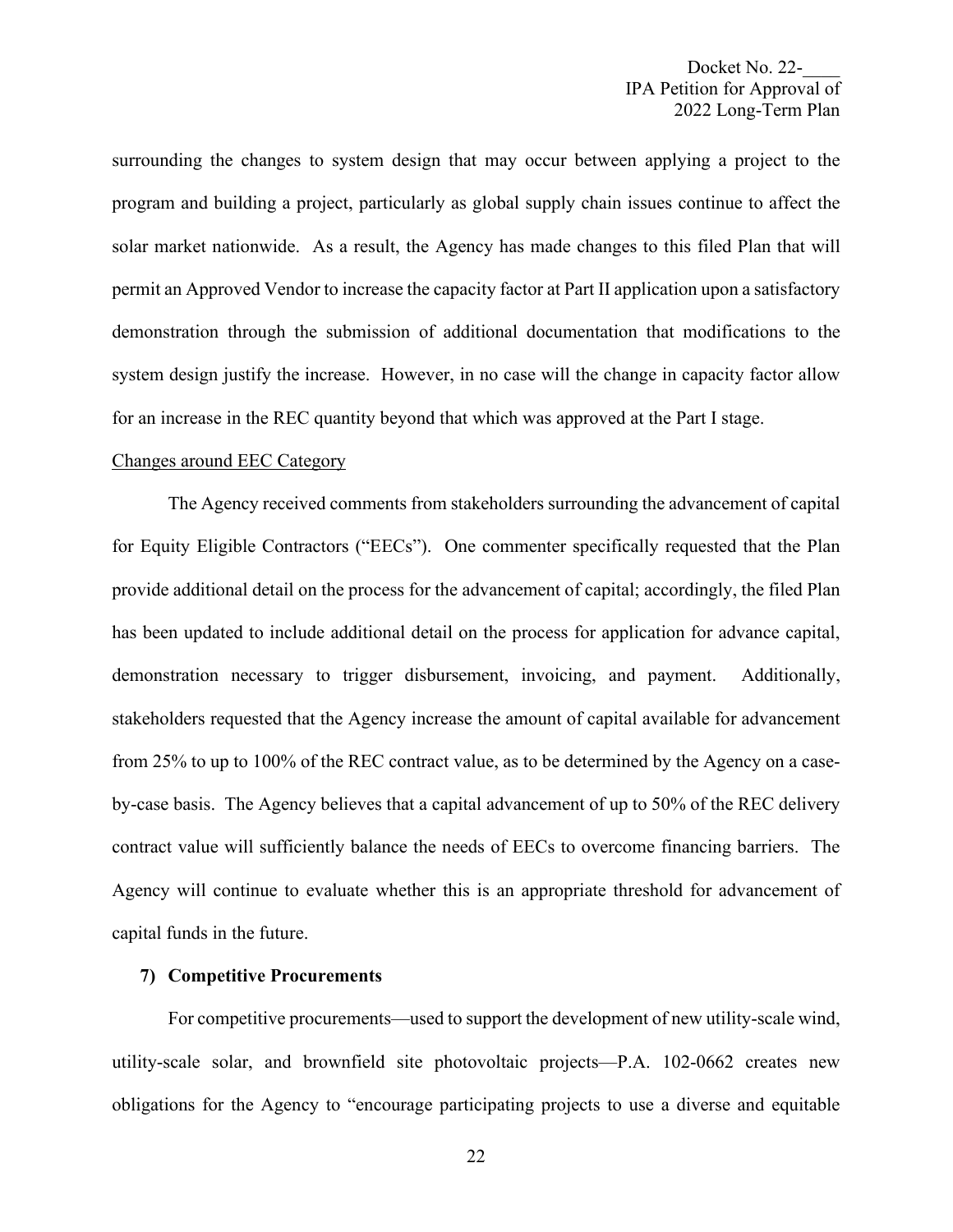workforce and a diverse set of contractors." Under new subparagraph (P) of Section 1-75(c)(1), the Agency must optimize the procurement of RECs from utility-scale projects located in communities eligible to receive Energy Transition Community Grants. Section 1-75(c-10)(3) directs the Agency to develop requirements for applications and include in its bid evaluation methodology preferences for bidders that utilize a higher percentage of equity eligible contractors.

Utilizing these qualitative evaluators constitutes a significant shift from the previous competitive procurement process, through which qualifying bids were evaluated and selected on the basis of the lowest bid price, mirroring the approach outlined in Section 16-111.5 for energy procurements. Commenters offered a wide range of solutions for how best to incorporate these new qualitative preferences, and the Agency ultimately settled on the following approaches.

To "optimize" procurement from Energy Transition Community Grant areas, the Plan proposes that bids received through competitive procurements for proposed projects located in Energy Transition Community Grant communities would receive a downward price adjustment of 10% of the lowest bid received for use in ranking bids received, thus making those bids more competitive on the basis of price. For example, if the bidder of a project located in an Energy Transition Community Grant community submits a strike price of \$65 and the lowest bid received is \$50, then the Energy Transition Community Grant bidder would receive a downward price adjustment in its bid of \$5 (10% of \$50). The price adjusted bid of \$60 would be evaluated against all other bids, and if selected the Energy Transition Community Grant bidder would receive the initial bid price of \$65.

For equity eligible contractor preferences, the Agency will first require that all qualifying bids demonstrate compliance with the minimum equity standards under Section 1-75(c-10). Based on review of the equity compliance plan submitted by a bidder, the Agency would then identify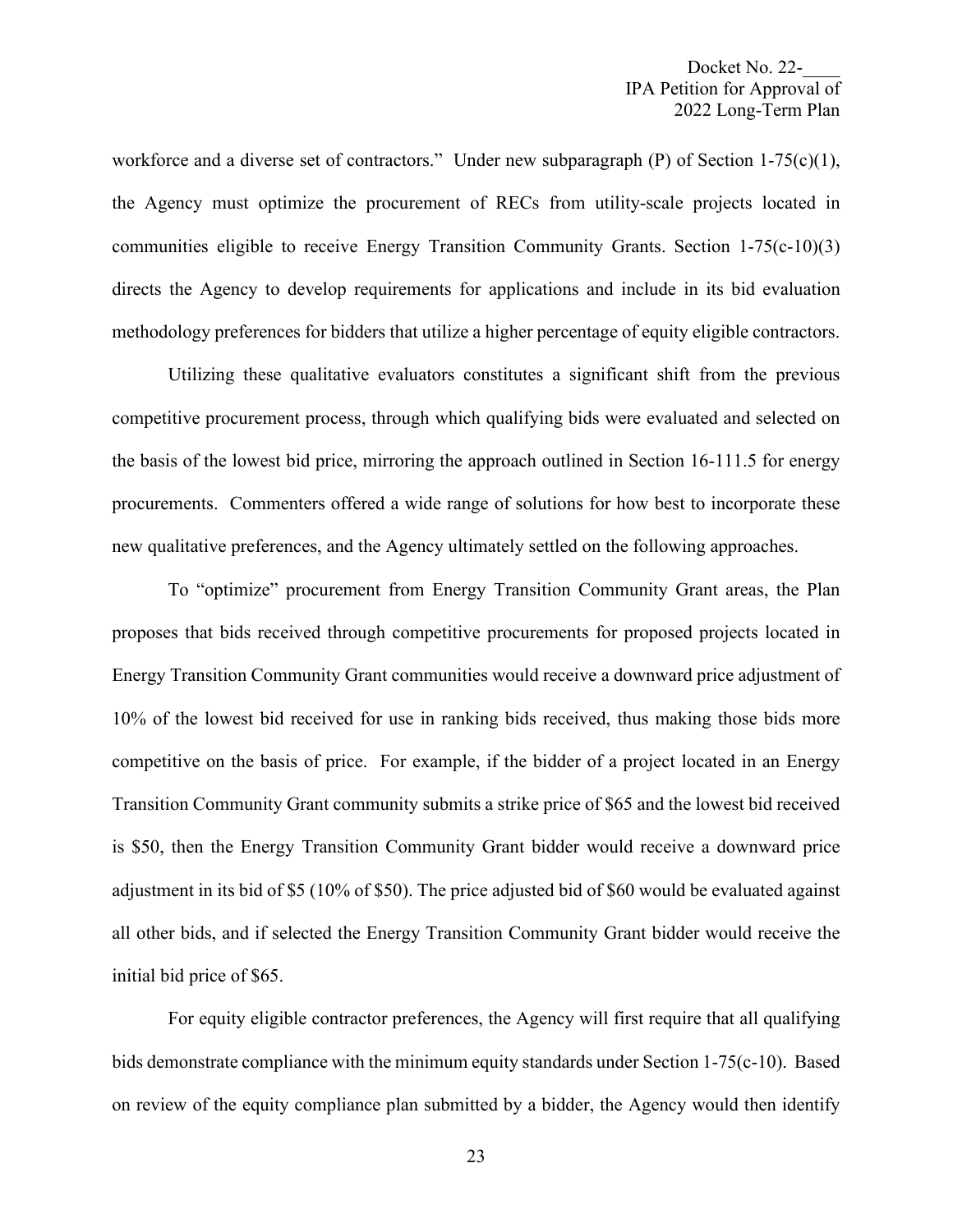bids that demonstrate comprehensive compliance *above and beyond* minimum requirements and propose a bid evaluation price adjustment that increases as the portion of contract value flowing to equity eligible persons or contractors increases above those minimum equity standards. This bid evaluation price adjustment would be on a sliding scale based on the equity eligible commitment above the 10% minimum requirement. For example, if a bidder commits to using equity eligible contractors for 50% of the project's development, then the price adjustment would be based on the ratio of 50% to the 10% minimum (or 5 times the amount of the minimum equity commitment).

These price-based adjustment approaches allow for the mechanics of bid selection specifically, rank-ordering bids on the basis of price—to remain in place, thus providing for both continuity with prior selection processes and transparency into how qualitative preferences are applied in rank-ordering bids.

Also new for competitive procurements is a requirement that projects selected through competitive procurements "must be from facilities built by general contractors that must enter into a project labor agreement."<sup>23</sup> This raises the question at what point in time that project labor agreement ("PLA") is required from a developer. Based on feedback received from comments that a) PLAs are generally not executed until close to the development timeline and b) utility-scale wind and solar projects are presently experiencing significant development delays (often due to regional transmission organization interconnection queue-related delays), the Plan proposes requiring PLAs 60 days prior to the start of facility construction. While still longer than the 30

<span id="page-23-0"></span><sup>23</sup> 20 ILCS 3855/1-75(c)(1)(Q)(2).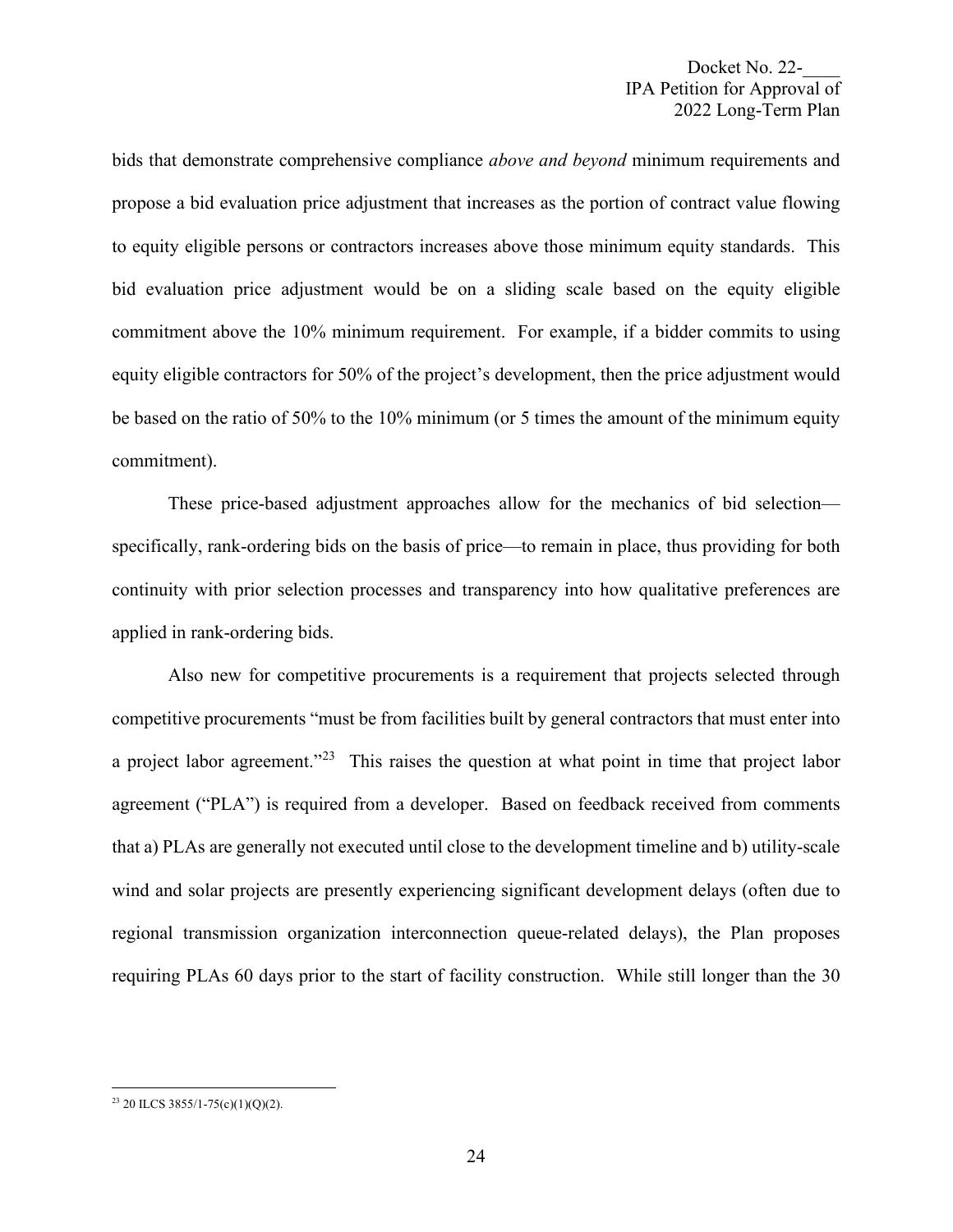days prior to construction standard sought by certain commenters, the longer period provides more opportunity for a thorough compliance review and opportunity to cure any observed deficiencies.

#### **8) ILSFA Public School Participation**

In its draft Plan, the Agency proposed that on a going-forward basis, all photovoltaic projects located at a public school would be prohibited from participating in the Illinois Solar for All Program, and instead would only be eligible for the Adjustable Block Program's new Public School category. The Agency received comments from stakeholders who were concerned about this proposal, including a request for a grace period to allow public schools that may have already started working on an ILSFA application to remain eligible for the ILSFA Non-Profit and Public Facilities ("NP/PF") subprogram. The Agency has considered this request and determined that allowing for a grace period for public schools in this situation is an attractive solution which allows for a shift in the transition of requirements across both programs. A grace period will provide for a smoother transition between the exclusion of public schools from the ILSFA program and participation in the ABP, while recognizing that a potential project already under development may have been designed differently if participating in ABP instead of ILSFA. As the Agency has no objective means of determining whether a public school has already started working on an ILSFA application as suggested by commenters, the Agency believes that allowing for a one-year grace period for any public school to participate in ILSFA provides a reasonable middle ground. Chapters 7 and 8 of the filed Plan have been updated to reflect that a public school project may submit an application for participation in the ILSFA NP/PF subprogram in Program Year 5 (June 1, 2022 – May 31, 2023); in Program Year 6 (June 1, 2023 – May 31, 2024), all public school projects must apply to the Adjustable Block Program. Any public school project application in ILSFA that does not receive a REC contract under that program may re-apply to the ABP, provided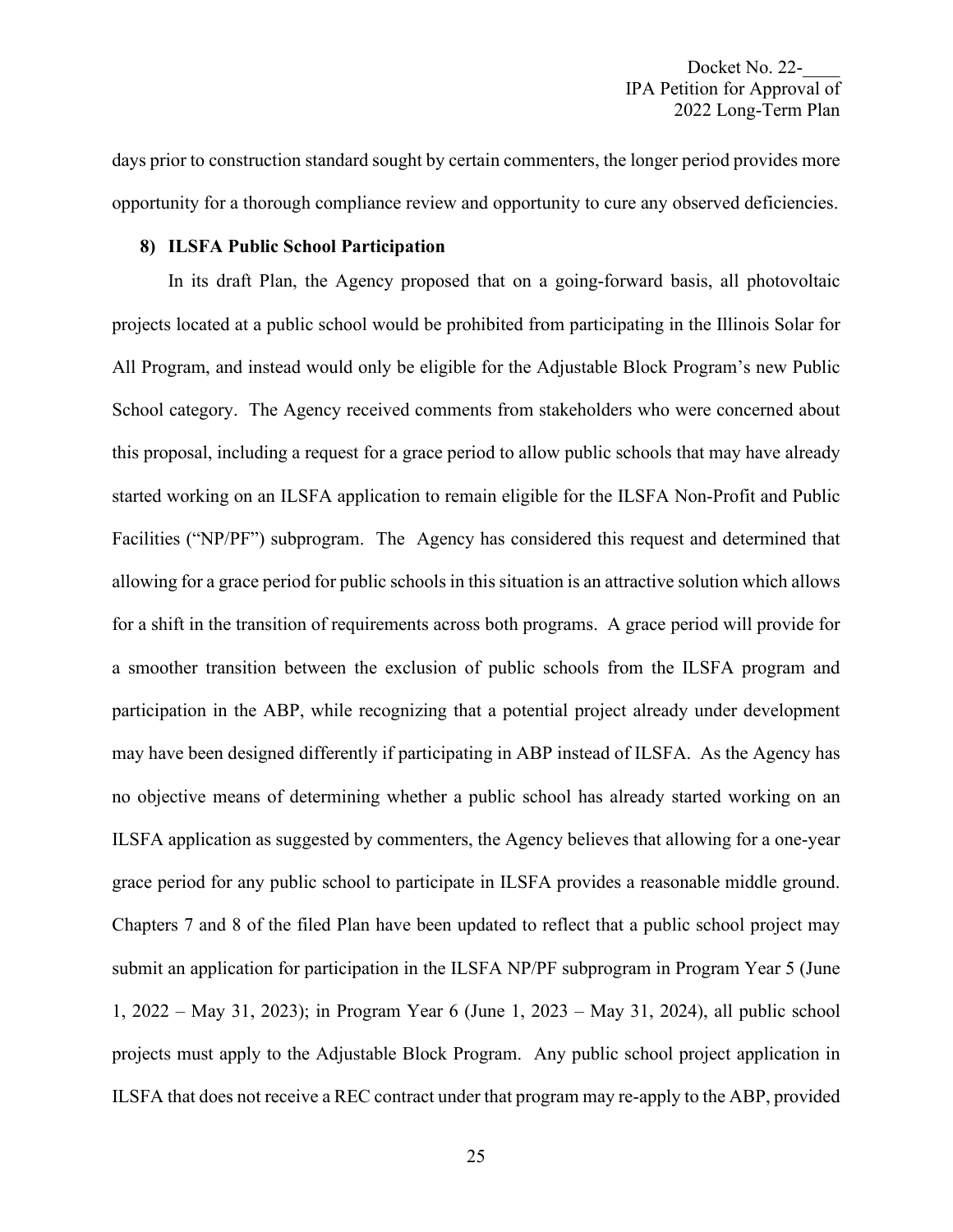that no public school project may submit an application to the ABP while an ILSFA application for the same project remains pending.

The Agency also received a comment that connections should be made between the Carbon Free Schools Initiative and the Public Schools category. While the Agency agrees that there are many opportunities for public schools under the provisions of P.A. 102-0662, the Carbon Free Schools Initiative sits outside of the Agency's purview and Plan process, and therefore no adjustments have been made to the Plan to provide for the development of connections or preferential treatment through project selection for public schools that participate in that initiative.

#### **9) "Stranded Customer" Concerns**

While not directly resultant from any single commenter's comments, the filed Plan proposes an approach to addressing "stranded" customers in Section 7.7.1. A new issue that has arisen since the last Long-Term Plan is the creation of "stranded" ABP distributed generation customers when an Approved Vendor goes out of business, is having financial difficulties and unwilling or unable to pass through promised REC payments, or is suspended as a disciplinary action and prohibited from advancing projects through the application process. This "stranded customer" may be left without an Approved Vendor to advance their application through the review process or to pass through promised REC payments from the contracting utility.

The Agency seeks Commission approval of the Agency's approach to stranded customers: the Program Administrator works with the affected customer and, if permissible under the customer's existing contract, helps the customer find a new Approved Vendor that is willing to take on the customer's project. The Agency's primary concern is a positive resolution for the customer, including, if possible, a path forward for their project to be completed, approved as part of the ABP, and for the customer to receive promised REC payments.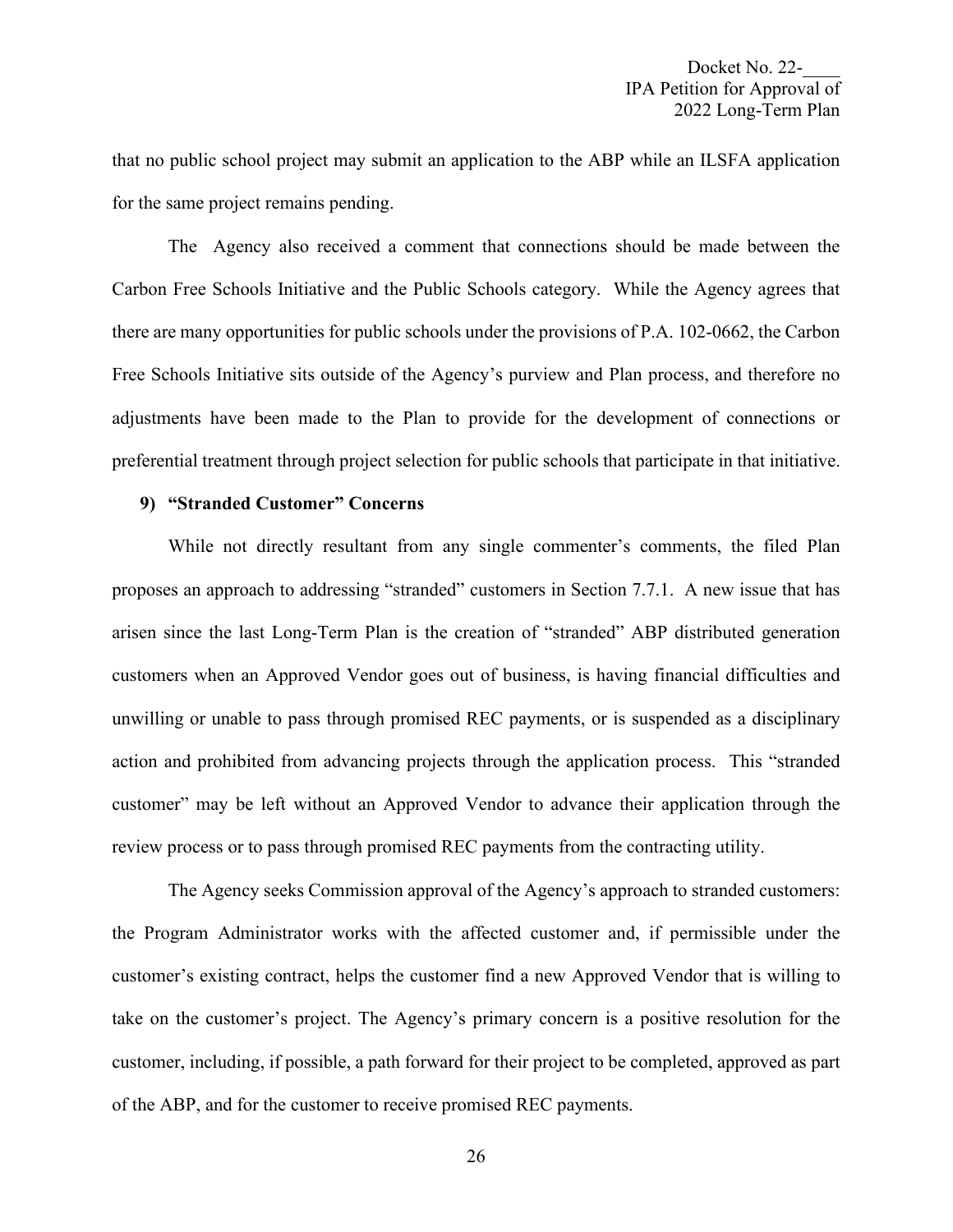The Agency believes that the option of referring customers to a specific Approved Vendor (likely an aggregator) that is willing to take on stranded customers is the best option available. Many customers will not have the time, interest, or ability to find a new Approved Vendor on their own, especially because the customer may not understand the Program well enough to explain the situation to other Approved Vendors. Furthermore, the Agency's understanding is that most Approved Vendors would not be interested in taking on stranded customers because the limited financial benefit to the Approved Vendor is not worth the inconvenience. If the customer does wish to find a new Approved Vendor on their own, rather than use the Approved Vendor to whom the Program Administrator refers them, they can still do so.

# **10) Community Solar Subscription Size Adjustments**

In Section 9.5 of the Long-Term Plan, the Agency is proposing a modified approach to Disclosure Form requirements when an Approved Vendor or Designee adjusts a community solar customer's subscription size. Under existing requirements, a new signed Disclosure Form is required for any change in a customer's community solar subscription that is larger than 2 kW or 10% of their current subscription size. The Agency received feedback from stakeholders requesting additional flexibility to change subscription sizes without requiring the customer to sign a new Disclosure Form.<sup>[24](#page-26-0)</sup> Commenters suggested that this would allow community solar providers to right-size subscriptions based on new information or change in electricity usage and would facilitate providers keeping their projects fully subscribed. The Agency proposes to allow greater flexibility for adjusting subscription size in some circumstances, paired with a notice requirement to the customer.

<span id="page-26-0"></span><sup>&</sup>lt;sup>24</sup> Arcadia Comments at 13-14. While not specifically referenced, the Agency understands that these comments are only applicable to customers subscribed to a project within the Traditional Community Solar category, rather than the Community-Driven Community Solar category.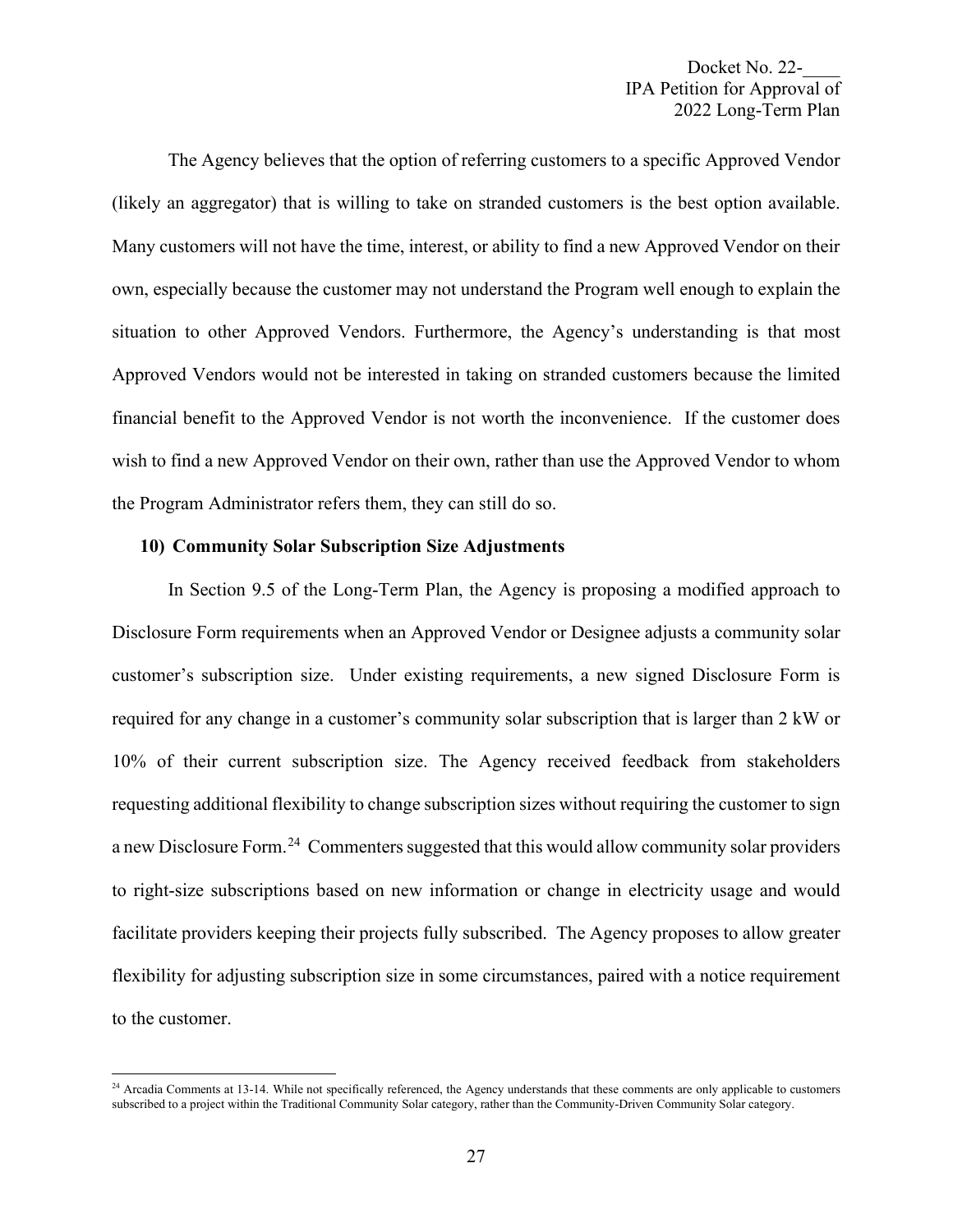Specifically, the Agency proposes that a) for subscriptions where the customer pays a set percentage of their community solar bill credits as their subscription fee (guaranteeing a set percentage level of savings), subscriptions may be increased or decreased by up to 5 kW or 25% without requiring a new Disclosure Form; however, the Approved Vendor or Designee must notify the customer for adjustments more than 2 kW or 10%; b) for all other offer structures, the existing size restrictions (the greater of  $2 \text{ kW}$  or  $10\%$ ) will continue to apply. The Agency believes that this compromise allows greater flexibility while still setting out guardrails to minimize the opportunity for gaming by Approved Vendors seeking to maximize payments under REC contracts by adjusting subscription sizes at the end of an invoicing period.

## **PROPOSALS NOT ACCEPTED/ITEMS UNCHANGED FROM DRAFT PLAN**

While all comments were reviewed, analyzed, discussed, and considered, not all proposals were adopted. In the following sections, the Agency has chosen to highlight several issues unchanged from the Draft Plan. Although the Agency did not adopt proposals seeking changes to these items, it genuinely appreciates the efforts made by parties in attempting to further improve the Agency's Draft 2022 Long-Term Plan.

# **1) Community Solar Project Selection Process**

Although the filed Plan features several modifications to its project selection scoring system, some parties argued against the use of a scoring system altogether. Most notably, the Joint Solar Parties "strongly oppose point systems" due to uncertain outcomes and potential delays.<sup>[25](#page-27-0)</sup> Instead, the Joint Solar Parties suggested that "project maturity, as measured by the last date of the site control documentation, the effective date of the interconnection agreement, and the land-use

<span id="page-27-0"></span><sup>25</sup> JSP Comments at 11.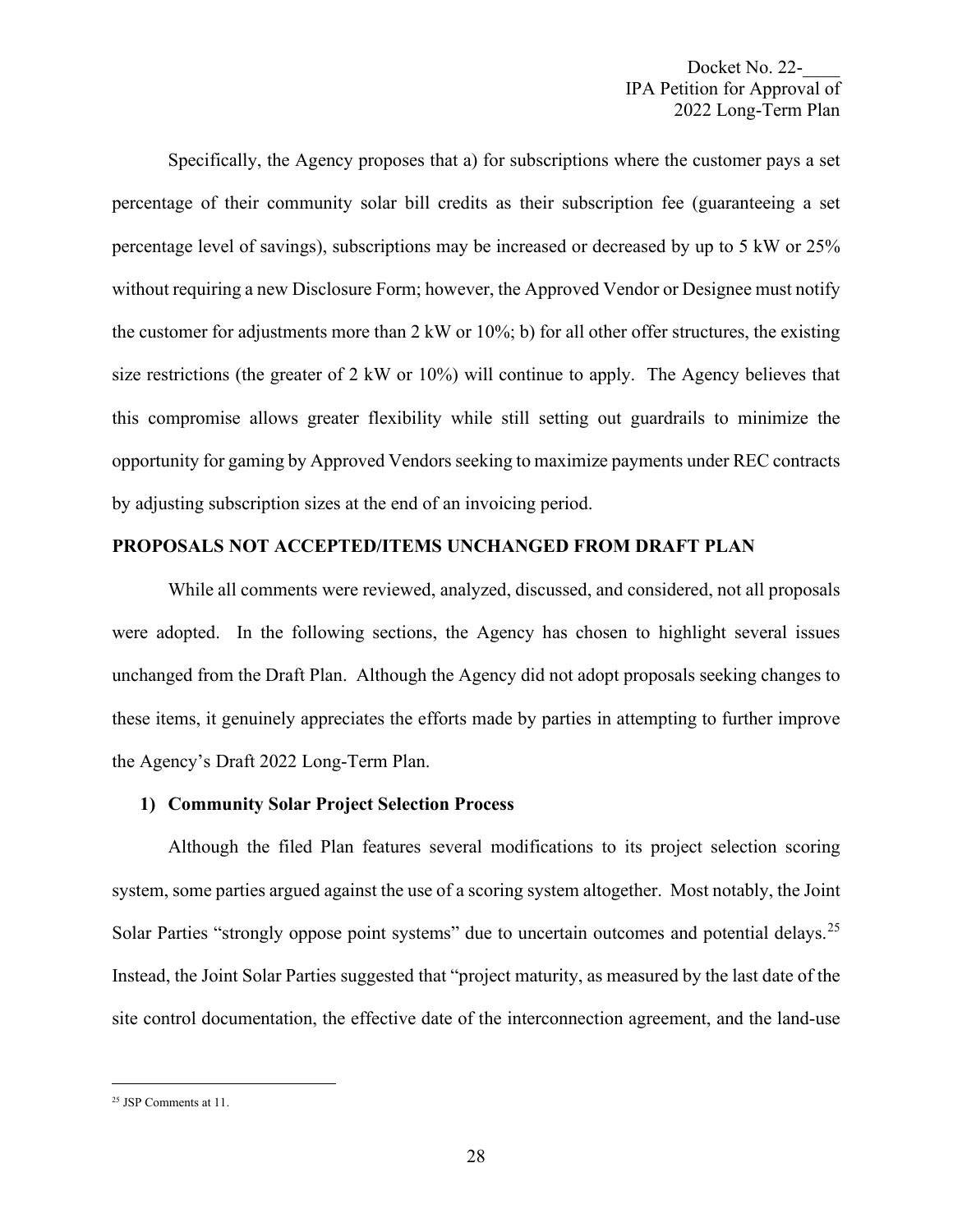permit (if required), as a secondary screen" be utilized to distinguish between qualifying projects submitting applications on the same date.

While the Plan now provides more favorable treatment for projects "that have been waiting longer to go forward" under its revised scoring approach, it rejects the use of project maturity as the sole tiebreaking criteria. The Agency is reluctant to decide between competing applications solely on the basis of qualitative criteria (such as interconnection agreement effective date timing) that a) has no express support in statute and b) does not appear to constitute progress toward an important policy objective. Thus, while original interconnection agreement effective date is one element considered in the Plan's proposed project selection approach, project maturity was rejected as the sole means for distinguishing between applications deemed equivalent under a "first-come, first-serve" sorting process.

## **2) REC Pricing**

The Agency considered, but did not adopt, several other proposals on REC pricing received in comments. These include:

- Reducing the value of the federal Investment Tax Credit received to 80% of that value under the assumption that not all customers would be able to fully utilize the tax credit. In setting REC prices, the Agency believes that it should model an efficient system, and that would be one that can fully utilize tax credits. By lowering this value, the REC pricing model would then overcompensate a system that fully utilizes the tax opportunities available to it.
- Creating separate REC prices for systems that feature third-party ownership (e.g., leased or financed through a Power Purchase Agreement) rather than are owned by the host. A preliminary analysis by the Agency indicted that the impact of modeling different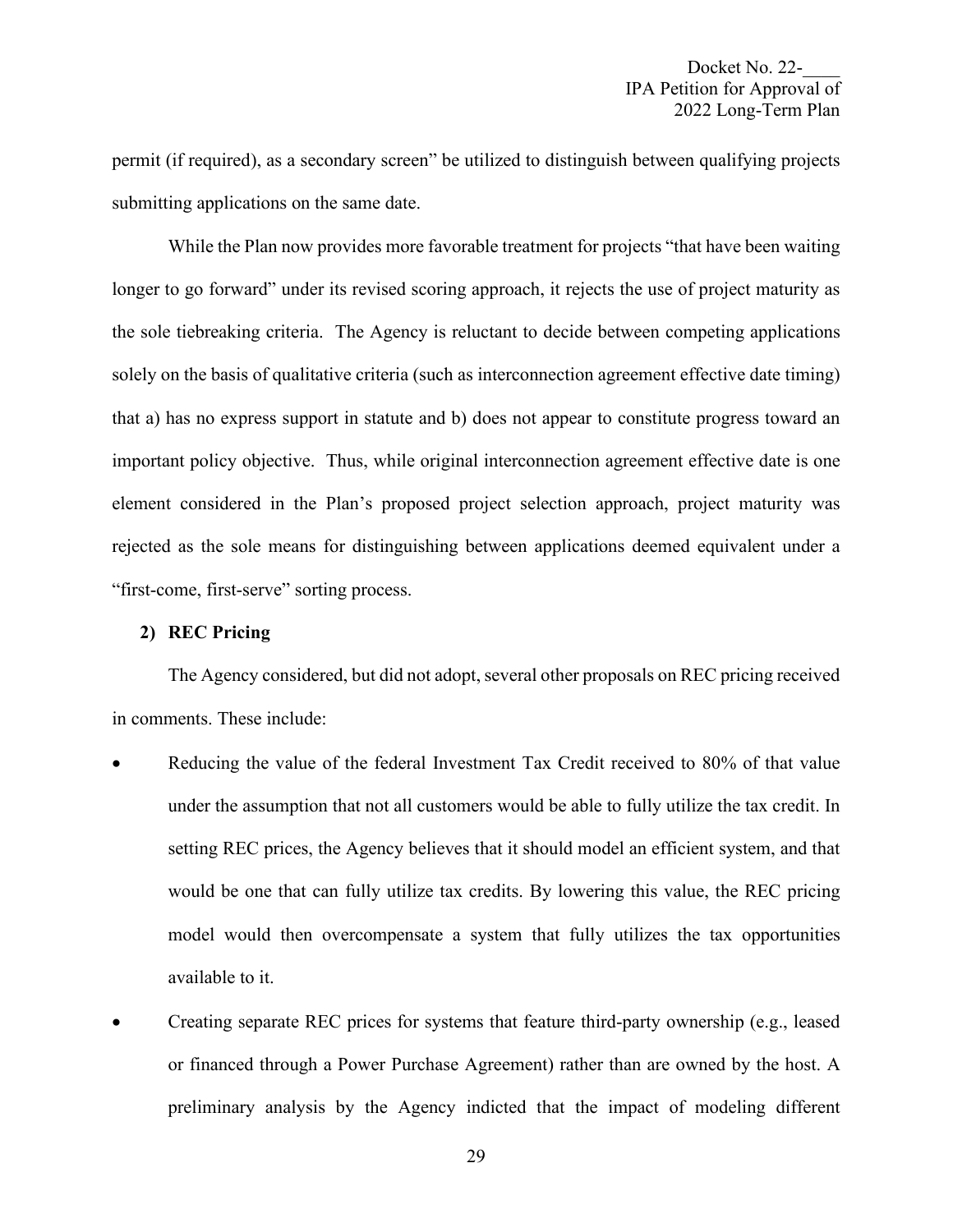ownership models would only have about a \$2/REC impact on prices. The Agency remains interested in this a potential future adjustment, but it may first require further analysis and verification of cost impacts (and other intended or unintended consequences of having REC prices differentiated by financing structure) before adoption.

- Several commentors expressed concerns about the cost-based aspect of the REC pricing model and indicated an interest in moving to a more market-based REC pricing approach. While the Agency appreciates the limitations that are inherent in any modeling exercise, it remains unclear how a market-based approach could work in practice. Baseline REC prices still need to be established and determining the correct market signals that would indicate a need for a change in price would have to be developed. The Agency would need to differentiate between signals that indicate a price adjustment is warranted, versus those that might be indicative of other factors, such as the seasonal nature of residential solar sales.
- Several commentors advocated for additional community solar small subscriber adders. Given changes to minimum small subscriber requirement enacted through P.A. 102-0662, the Agency has now included an adjustment for the cost of acquiring and maintaining small subscribers into the base REC price rather than having it as a separate adder based upon the level of small subscribers attained. Community Solar projects now must have a 50% minimum small subscriber level and the REC price model accounts for that level, which will allow for a diverse set of subscribers to community solar projects. The Agency does not believe that a further adjustment is needed to incent higher levels of small subscriber participation.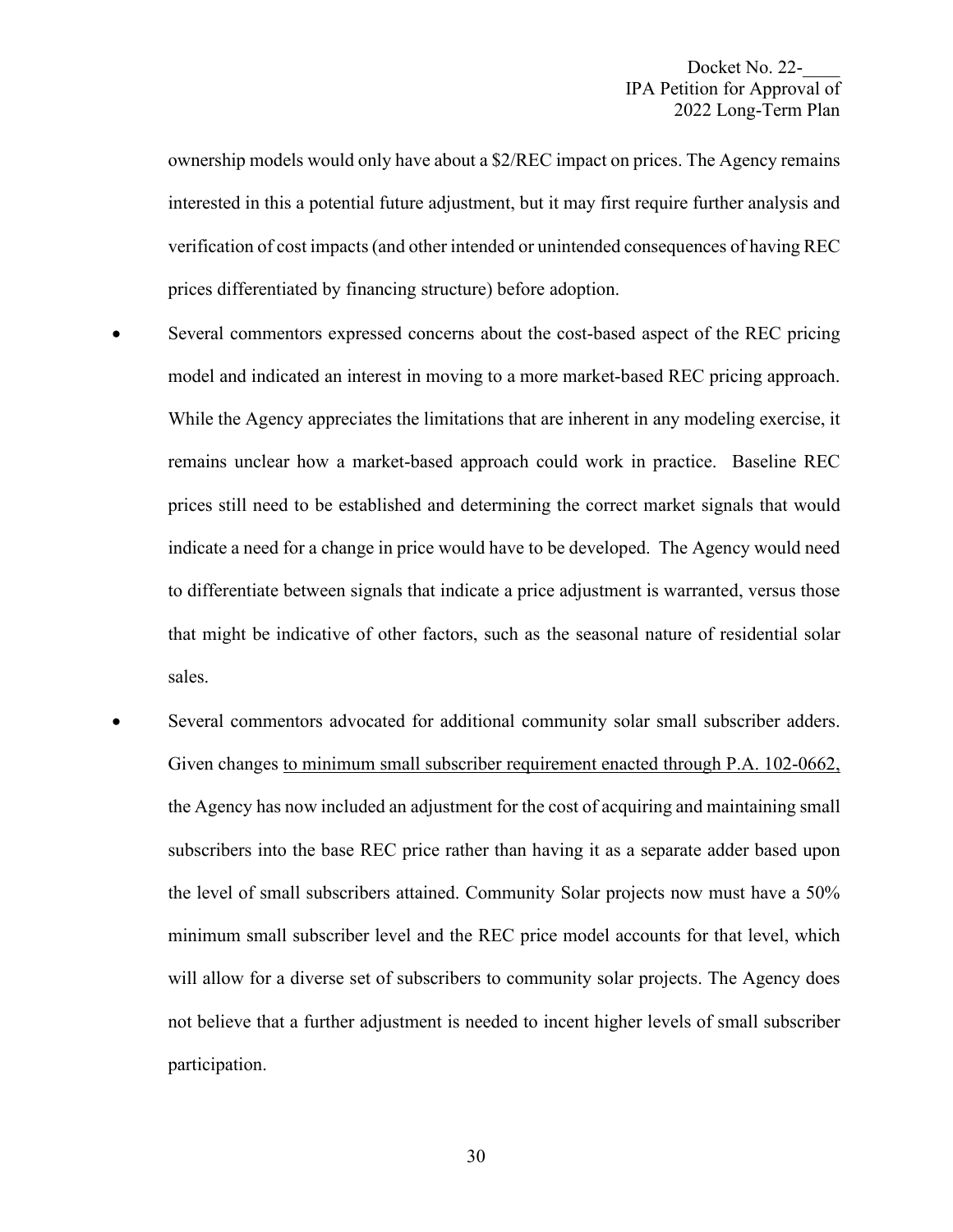The Agency is aware of ongoing concerns related to increased materials costs due to ongoing global supply chain issues. At this time, the Agency is not adjusting REC prices for that reason as those costs may improve over time. The Agency will continue to monitor market trends and will use its authority under Section  $1-75(c)(1)(M)$  to adjust REC prices up to 10% if it determines that program participation is being negatively impacted.

The REC prices presented in the Plan represent the Agency's best efforts to model REC prices with the data and information it had available to it. As was the case with the Initial Long-Term Plan, the Agency expects aspects of the REC Pricing Model, including inputs and other assumptions, will again be a contested issue in this proceeding. The Agency will be open to consideration of adjustments to the model that are supported by the presentation of data or are represented by well-reasoned methodological arguments.

## **3) Large Customer Self-Direct Program**

Several commenters sought changes to the Large Customer Self-Direct Program bill crediting methodology outlined in Section 1-75(c)(1)(R)(4) of the Act and explained through Section 6.5 of the Plan. While some commenters seemed to understand and accept the proposed crediting approach, others sought for the program to provide a full refund of volumetric RPS charges back to the qualifying customer<sup>[26](#page-30-0)</sup> or to otherwise provide for a more generous crediting value than authorized by the  $law.<sup>27</sup>$  $law.<sup>27</sup>$  $law.<sup>27</sup>$ 

For background, Section 1-75(c)(1)(R)(4) provides for a "reduction in the volumetric charges collected pursuant to Section 16-108 of the Public Utilities Act for approved eligible self-

<span id="page-30-0"></span><sup>26</sup> See, e.g., IMEA Comments at 1-3.

<span id="page-30-1"></span><sup>27</sup> See, e.g., ComEd Comments at 4-11.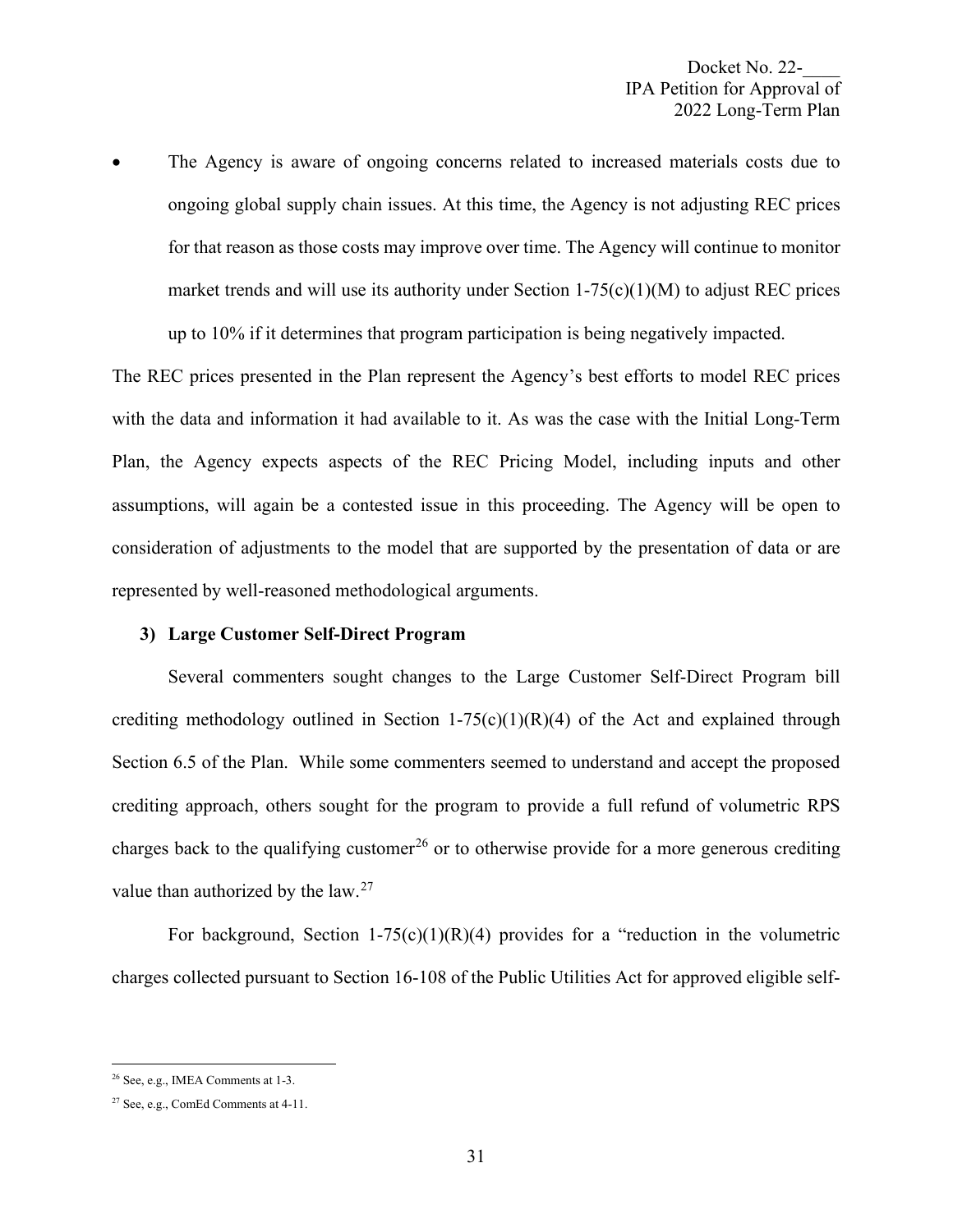direct customers" as those customers' benefit for self-direct program participation. As that qualifying self-direct customer pays reduced volumetric RPS charges, the overall RPS budget is reduced accordingly based on qualifying self-direct customer participation, and less funds are available for all RPS program and procurement activities. By law, that reduction, or "credit," is required to be calculated as "equivalent to the anticipated cost of renewable energy credit deliveries under contracts for new utility-scale wind and new utility-scale solar entered *for each delivery year after* the large energy customer begins retiring eligible new utility scale renewable energy credits for self-compliance." (emphasis added)

Most notably, the credit back to the customer expressly cannot include "costs associated with *any* contracts entered into before the delivery year in which the customer files the initial compliance report to be eligible for participation in the self-direct program" (emphasis added) or "costs associated with procuring renewable energy credits through existing and future contracts through the Adjustable Block Program, subsection (c-5) of this Section 1-75, and the Solar for All Program."<sup>[28](#page-31-0)</sup> Thus, the IPA understands that under this large customer self-direct program, a given delivery year's available RPS budget —which is adjusted downward based on a reduction in collections from self-direct customers, through bill crediting—cannot be reduced through bill crediting in a way that reduces funds that would otherwise be used to meet these expressly offlimits classes of expenses.

Commenters seeking more generous self-direct bill crediting failed to reconcile their preferred approaches with these express statutory limitations. By law, self-direct bill crediting is calculated *only* reflecting *future* utility-scale wind and utility-scale solar procurement expenses,

<span id="page-31-0"></span><sup>28</sup> 20 ICLS 3855/1-75(c)(1)(R)(4).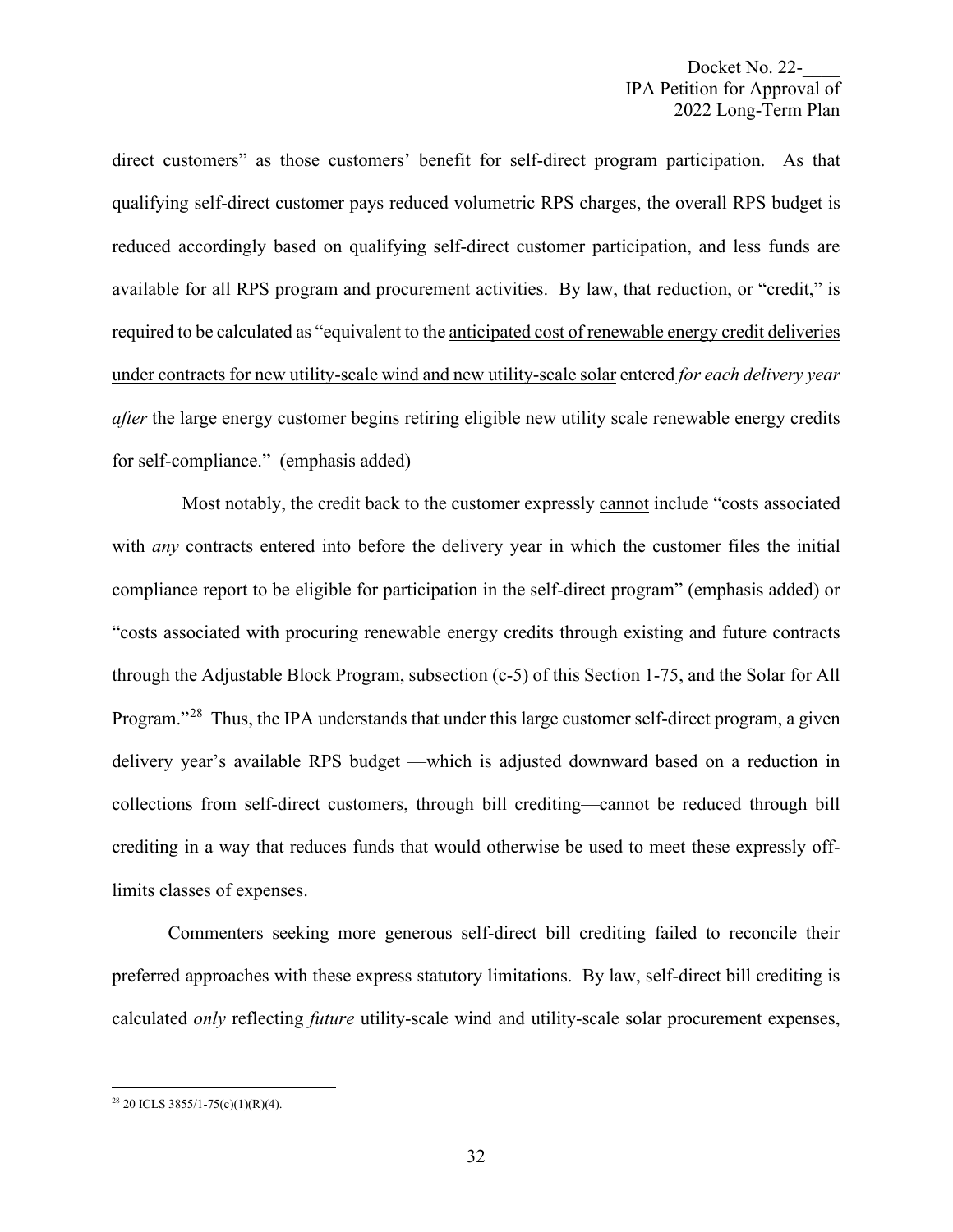and expressly not "costs associated with procuring renewable energy credits through existing and future contracts through the Adjustable Block Program, subsection (c-5) of this Section 1-75, and the Solar for All Program" or any other contracts "entered into before the delivery year in which the customer files the initial compliance report."[29](#page-32-0) This provides a defined universe of contract types for which costs *can* be utilized in establishing self-direct customer bill crediting levels: expenses from utility-scale contracts executed after program qualification. By law, those expenses—and only those expenses—may be credited back to qualifying self-direct customers through a reduction in volumetric RPS charges.

Providing a more generous credit than would be provided using only authorized contract types inherently reduces funding available for the Adjustable Block Program, Illinois Solar for All Program, and utility-scale contracts in place at the time of participation. Similarly, the immediate establishment of a bill crediting level upon qualifying participation (as sought by multiple commenters) reduces the RPS budgets available to support the Adjustable Block Program, the Illinois Solar for All Program, and utility-scale REC delivery contracts executed prior to self-direct program, directly contradicting the language of Section  $1-75(c)(1)(R)(4)$ . As these approaches are inconsistent with the express limitations found in Section  $1-75(c)(1)(R)(4)$ , the filed Plan's bill crediting methodology remains generally unchanged from the Draft Plan.

## **4) HVDC Project Participation**

<span id="page-32-0"></span>P.A. 102-0662 included new language into Section 1-75(c)(1)(I) of the Act stating the Agency may qualify RECs "associated with the electricity generated by a utility-scale wind energy facility or utility-scale photovoltaic facility and transmitted by a qualifying direct current project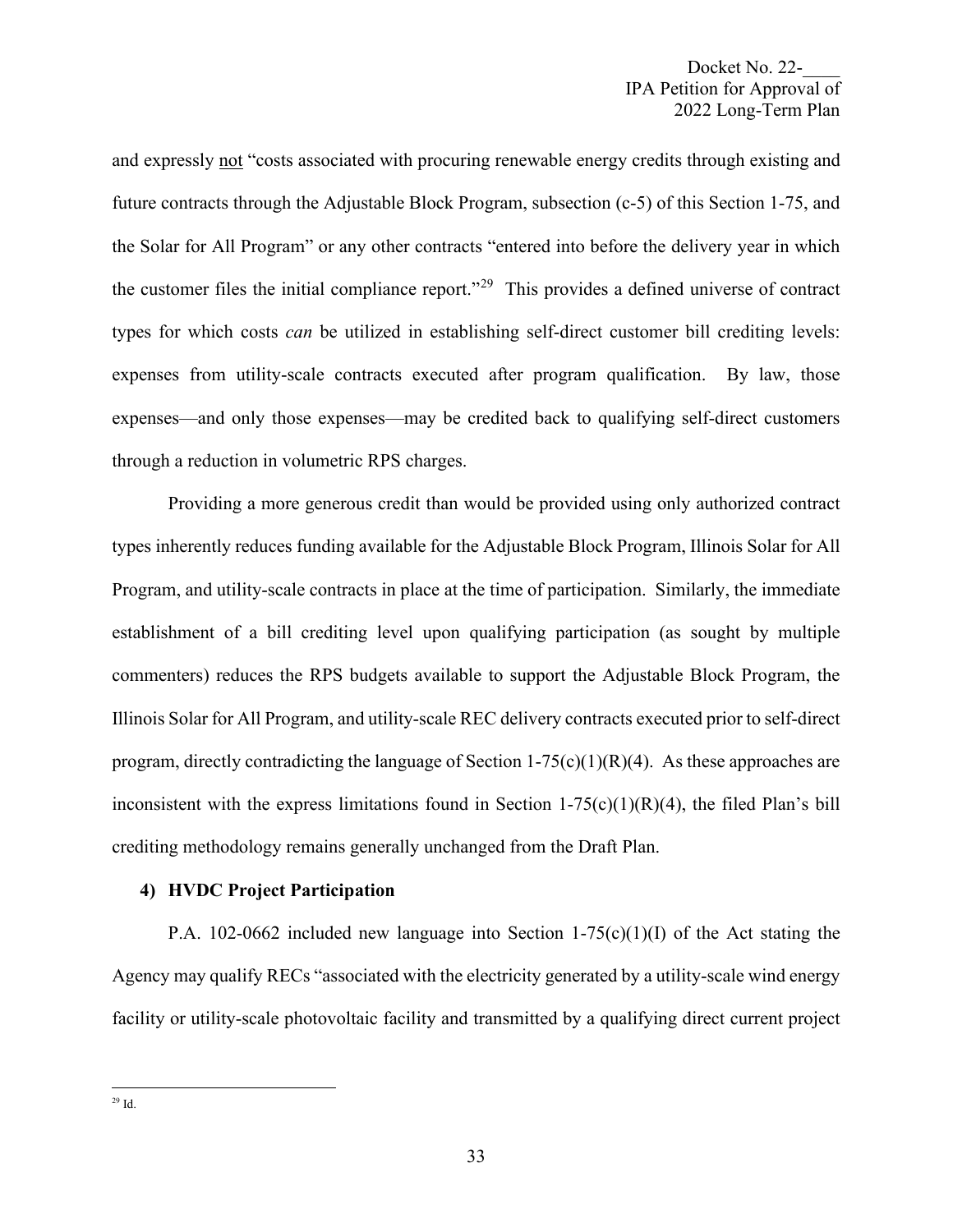described in subsection (b-5) of Section 8-406 of the Public Utilities Act to a delivery point on the electric transmission grid located in this State or a state adjacent to Illinois,"[30](#page-33-0) but only if the public interest criteria scoring is satisfied. One commentor (Joint NGOs) sought a change to the IPA's approach regarding the eligibility requirements for RECs associated with electricity transmitted across qualifying high voltage direct current ("HVDC") transmission lines, arguing that the public interest scoring criteria should be applied at the *point of generation* (i.e., the site of the underlying renewable energy project) rather than at the *point of delivery*, as the Draft Plan had proposed.<sup>[31](#page-33-1)</sup>

While the Agency appreciates that applying public interest scoring at the point of generation would ensure that all projects qualifying for the Illinois RPS provide a baseline level of benefits back to Illinois residents, it would also reflect of the scoring approach in effect *before* those changes to the law—or absent those changes ever having been made—and thus render P.A. 102-0662's HVDC-line related changes superfluous. As a matter of statutory interpretation, the Agency believes some effect must be afforded to this change to adjacent state project qualification, and scoring HVDC line-qualifying projects based on the point of delivery provides the most sensible reading of this new language that carries substantive effect.

#### **5) Equity Eligible Contractor Database Comments**

Enacted through P.A. 102-0662, Section 1-75(c-10) of the IPA Act introduced a new requirement for participants in the Agency's programs and procurements under Section 1-75(c): achieving a Minimum Equity Standard, a minimum percentage of the project workforce that must

<span id="page-33-0"></span> $30$  Section 8-406(b-5) of the PUA defines a "qualifying direct current project" as a "high voltage direct current electric service line that crosses at least one Illinois border, the Illinois portion of which is physically located within the region of the Midcontinent Independent System Operator, Inc., or its successor organization, and runs through the counties of Pike, Scott, Greene, Macoupin, Montgomery, Christian, Shelby, Cumberland, and Clark, is capable of transmitting electricity at voltages of 345kv or above, and may also include associated interconnected alternating current interconnection facilities in this State that are part of the proposed project and reasonably necessary to connect the project with other portions of the grid."

<span id="page-33-1"></span><sup>31</sup> See Joint NGOs Comments at 2-3.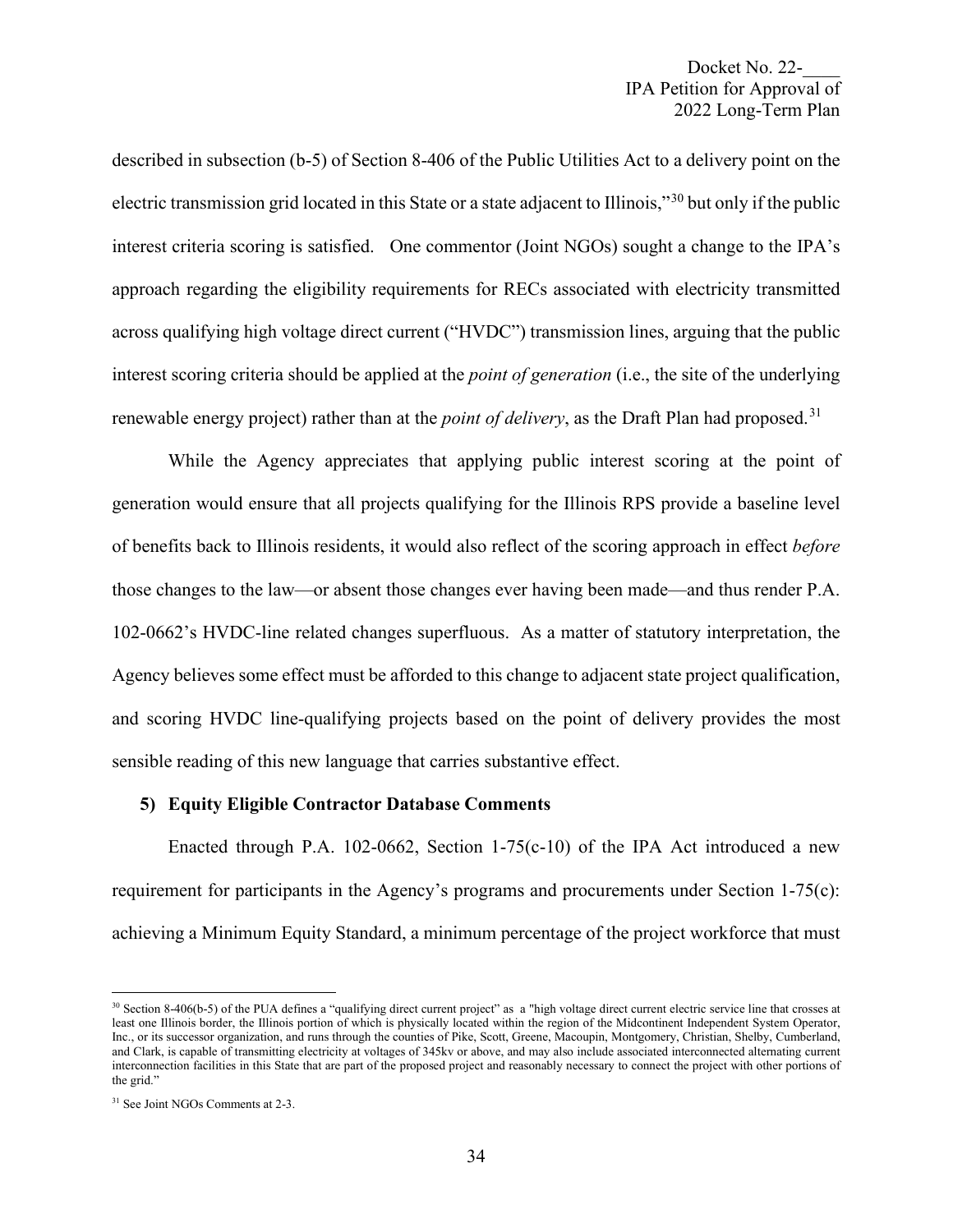qualify as equity eligible. Under Section  $1-75(c-10)(4)(E)$ , the Agency may issue waivers of this requirement in rare circumstances for entities that have made "significant efforts" toward meeting the Minimum Equity Standard.

Several commenters on the Draft 2022 Long-term Plan requested that the Agency create a clear definition of "significant efforts," either through demonstrated use of the forthcoming Energy Workforce Equity Database or through some type of local benchmark based on a local, defined level of availability of equity eligible workers or contractors.<sup>[32](#page-34-0)</sup> The Agency declines to introduce such a narrow interpretation of what qualifies as "significant efforts." The statute lists several examples that may be evidence of such efforts, introducing the list with the word "including" to imply that the list is not exhaustive. One of those examples is in fact "use of the Energy Workforce Equity Database," but that is just one of several examples. Furthermore, the statute directs the Agency to "support applicants in understanding the Energy Workforce Equity Database and *other resources* for pursuing compliance of the minimum equity standards." (Emphasis added.) The Agency concludes that use of a single approach would not suffice as "significant efforts" when seeking a waiver of the Minimum Equity Standard.

## **6) Illinois Solar for All Income Verification Self-Attestation**

The purpose of the Illinois Solar for All Program is to "bring photovoltaics to low-income communities<sup>"[33](#page-34-1)</sup> in Illinois—the target population is low-income communities. The statute defines "low-income households" as "persons and families whose income does not exceed 80% of area

<span id="page-34-0"></span> $32$  See, e.g., Invenergy Comments at 6 ("[F]or each delivery year, there is some knowable quantity of equity eligible persons or equity eligible contractors below which the MES cannot be reasonably expected to be achieved, and thus, should be waived."); Clean Grid Alliance Comments at 13 ("In the event the [Energy Workforce Equity] database is not fully operational, applicants and Sellers should be allowed to submit waivers.").

<span id="page-34-1"></span><sup>33</sup> 20 ILCS 3855/1-56(b)(2).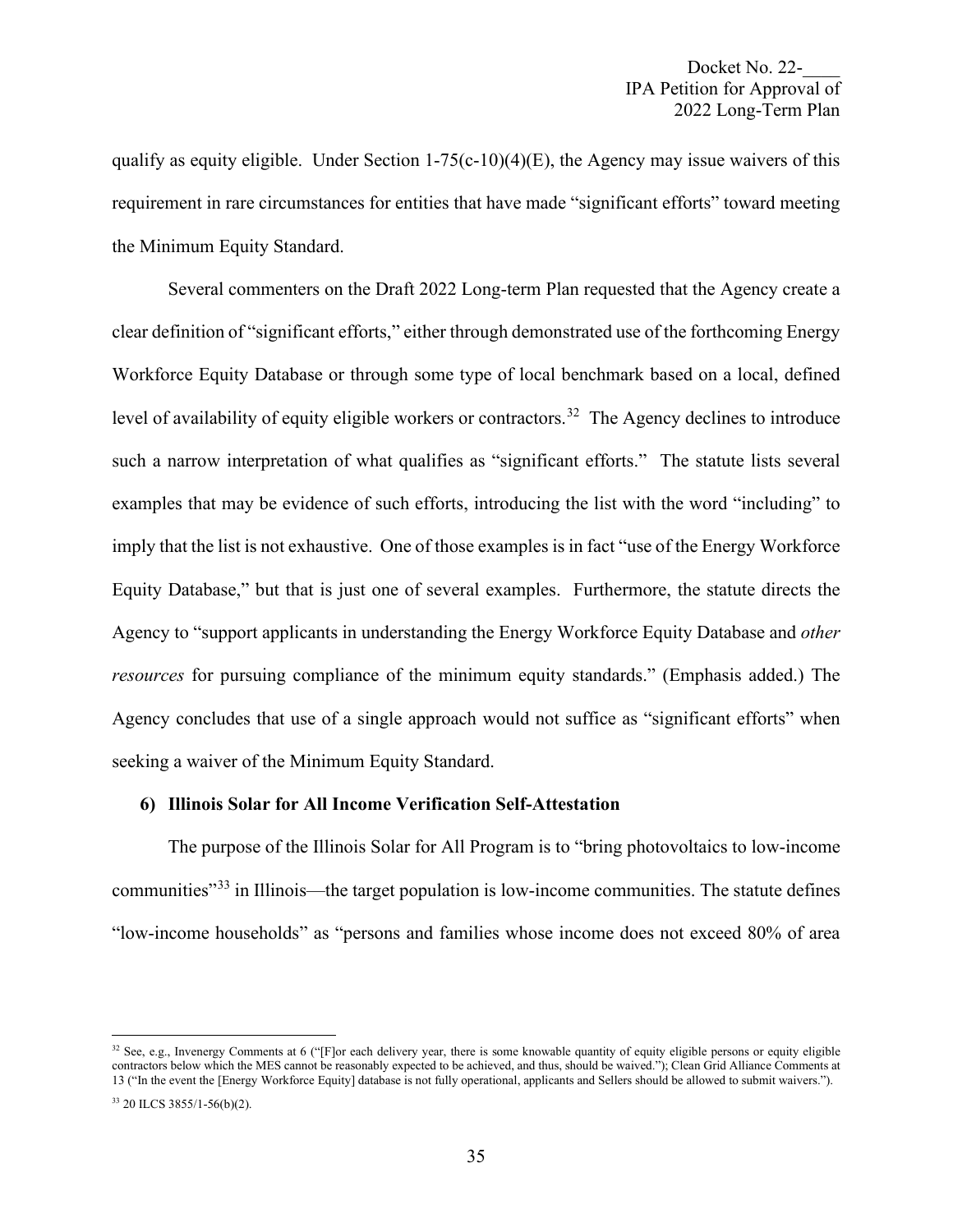median income, adjusted for family size and revised every 5 years."[34](#page-35-0) The Agency has offered several means through which potential customers may demonstrate their income eligibility in the Long-Term Plan, including participation in another low-income program. However, some commenters urge the IPA to accept a self-attestation as verification of income.<sup>[35](#page-35-1)</sup> Commenters posit that the reduced paperwork burden and simpler application process would increase program participation, and point to other government agencies that have begun accepting self-attestations as proof of income. However, the Agency believes that the government interest in ensuring that the significantly higher REC incentives offered through ILSFA go to the intended communities outweighs the conjectural increase in participation that may come through a simpler income verification process. The Agency has proposed several strategies for addressing the lengthy application process, including a pilot that would directly reduce the income verification process complexity. Given these other proposed steps, the Agency declines the suggestion to accept selfattestation at this time.

#### **7) Adjustable Block Program—Portal Enrollment**

The Agency received comments in response to its Draft Plan surrounding the duplicative nature of requirements to enroll subscribers in both the utility subscriber portal and the program portal. Commenters suggested that the Agency remove the requirement to enter subscriber information into both portals in order to alleviate the duplication of administrative efforts. The Agency notes that the requirement to include subscriber information in the program portal is utilized to manage and verify compliance with program requirements, including tracking

<span id="page-35-0"></span><sup>34</sup> Id.

<span id="page-35-1"></span><sup>&</sup>lt;sup>35</sup> See ILSFA Working Group Comments at 21 ("[T]he Working Group strongly recommends the Agency begin to utilize income self-attestation to verify households' income eligibility.").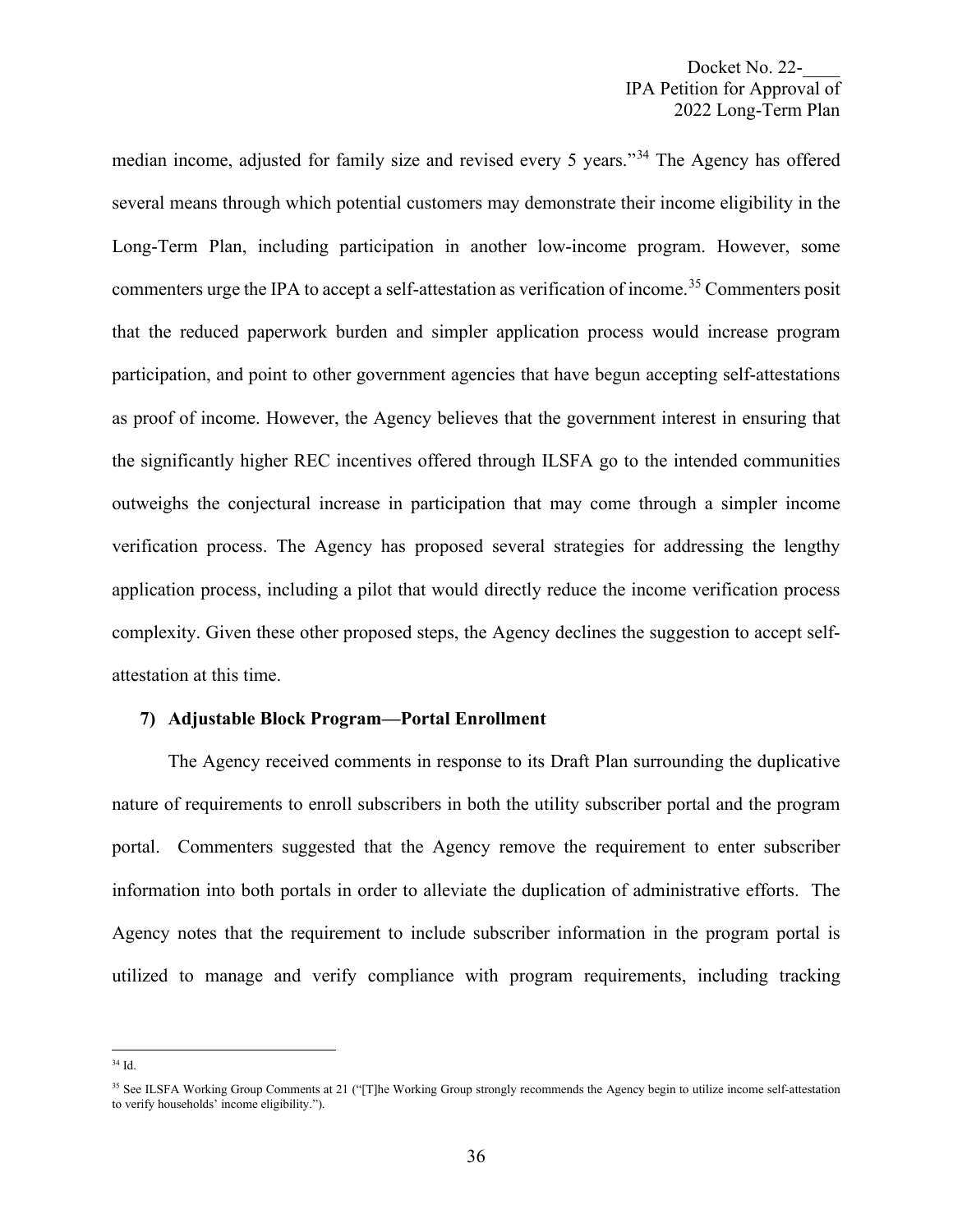subscription levels for projects to calculate REC payments and ensuring compliance with program requirements surrounding consumer protections and the proper use of standard disclosure forms. The enrollment of a subscriber in a utility portal is necessary to enroll the customers with the utility for purposes of effecting the subscription and beginning net metering —an entirely different purpose from the program portal enrollment. While the Agency would be open to solutions that increase administrative efficiency, concerns about customer privacy and data exchange have prevented the Agency from developing a unified approach. The Agency would consider a method by which both processes could be managed from one portal, but is unaware of a workable solution from a technology standpoint that would satisfy utility concerns regarding the sharing of customer data and information. Accordingly, no changes to this process have been adopted in the filed Plan.

## **PROCESS & SCHEDULE**

As referenced above, the law provides that "[w]ithin 14 days after the filing of the initial long-term renewable resources procurement plan or any subsequent revisions, any person objecting to the plan may file an objection with the Commission"—leaving a deadline for Objections of April 4, 2022. The law also provides that "[w]ithin 21 days after the filing of the plan, the Commission shall determine whether a hearing is necessary." That 21-day deadline falls on April 11, 2022.

While 120 days for Commission consideration is more than the Commission is afforded for the consideration and approval of the Agency's annual procurement plan, it still leaves parties with an expedited timeline. The Agency also understands that the Commission meeting scheduled for approval of the Plan may be scheduled for Thursday, July 14, 2022, five days before the conclusion of this 120 day period. In recognition of these challenges, the Agency developed the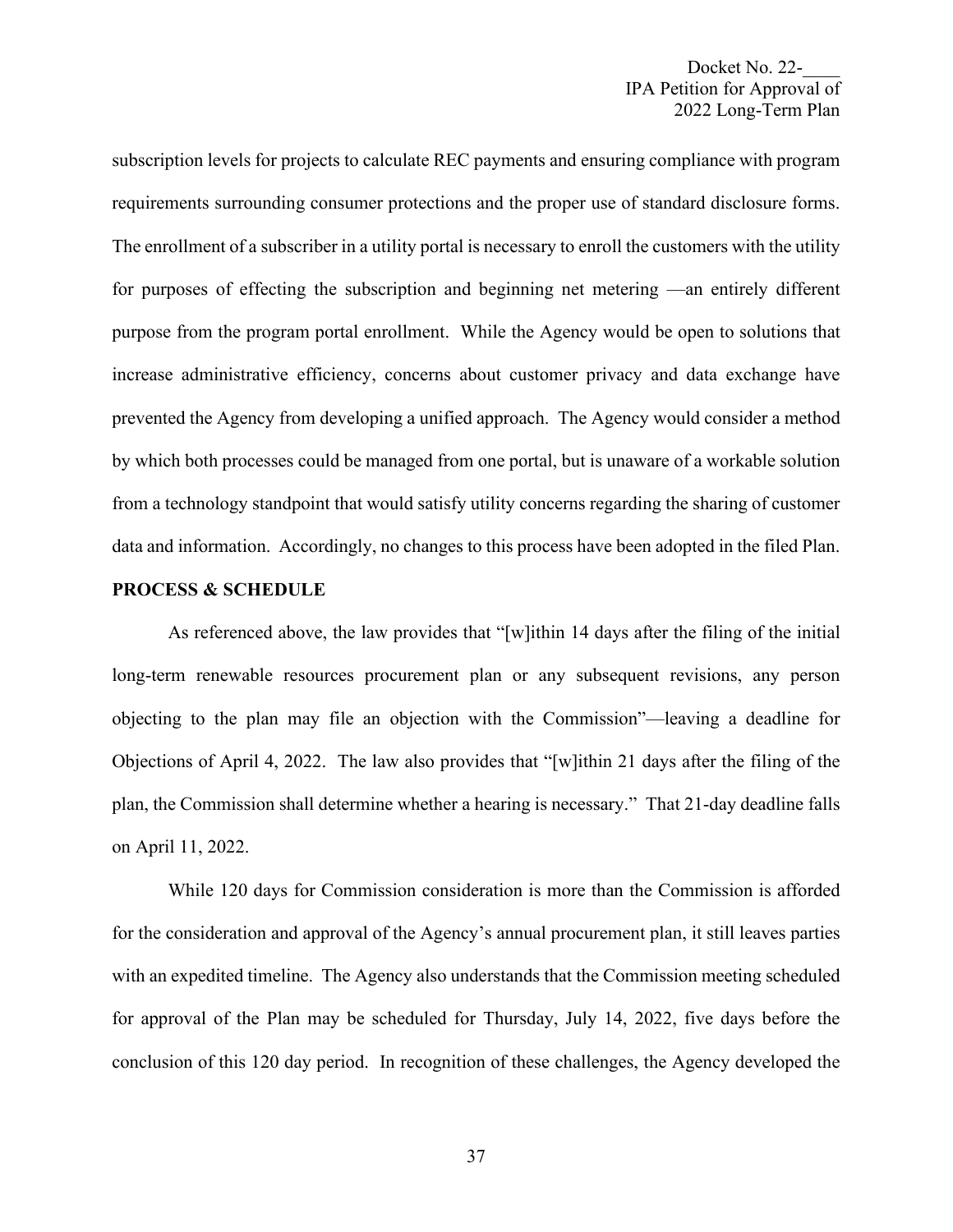following proposed schedule to (hopefully) accommodate the needs of the hearing officers and

any interested parties:

| <b>FILING DATE:</b>                        | Monday, March 21, 2022 (statutory) |
|--------------------------------------------|------------------------------------|
| <b>OBJECTION DUE DATE:</b>                 | Monday, April 4, 2022 (statutory)  |
| <b>HEARING DETERMINATION DEADLINE:</b>     | Monday, April 11, 2022 (statutory) |
| <b>RESPONSES TO OBJECTIONS:</b>            | Wednesday, April 27, 2022          |
| <b>REPLIES TO RESPONSES:</b>               | Wednesday, May 11, 2022            |
| <b>EVIDENTIARY HEARING (IF NECESSARY):</b> | [sometime in this timeframe]       |
| <b>PROPOSED ORDER:</b>                     | Wednesday, June 8, 2022            |
| <b>BRIEFS ON EXCEPTION:</b>                | <b>Friday, June 17, 2022</b>       |
| <b>REPLY BRIEFS ON EXCEPTION:</b>          | <b>Friday, June 24, 2022</b>       |
| <b>COMMISSION DECISION DATE:</b>           | Thursday, July 14, 2022            |
| "DROP DEAD" DATE:                          | Tuesday, July 19, 2022 (statutory) |

Based on the comments received through the formal comment process, the Agency does not

believe an evidentiary hearing is necessary for the consideration and approval of the Plan.

In addition to the undersigned attorneys, the IPA requests that the following individuals be placed on the service list for the resulting docketed proceeding, each of whom agree to electronic service pursuant to Title 83, Section 200.1050 of the Illinois Administrative Code (the Commission's Rules of Practice):

| Anthony M. Star               | Doug Stinner                            |
|-------------------------------|-----------------------------------------|
| Director                      | Bureau Chief – Planning and Procurement |
| Illinois Power Agency         | Illinois Power Agency                   |
| 105 W. Madison St., Ste. 1401 | 105 W. Madison St., Ste. 1401           |
| Chicago, Illinois 60602       | Chicago, Illinois 60602                 |
| Anthony.Star@Illinois.gov     | Doug.Stinner@Illinois.gov               |

In addition to the appendices included with this Plan, the Commission and other parties may wish to review certain items published on the Agency's website [\(www.illinois.gov/ipa\)](http://www.illinois.gov/ipa). These include native RPS budget Excel files for more fulsome budget modeling, a downloadable version of the Agency's REC pricing spreadsheet, an annotated copy of the Consumer Protection Handbook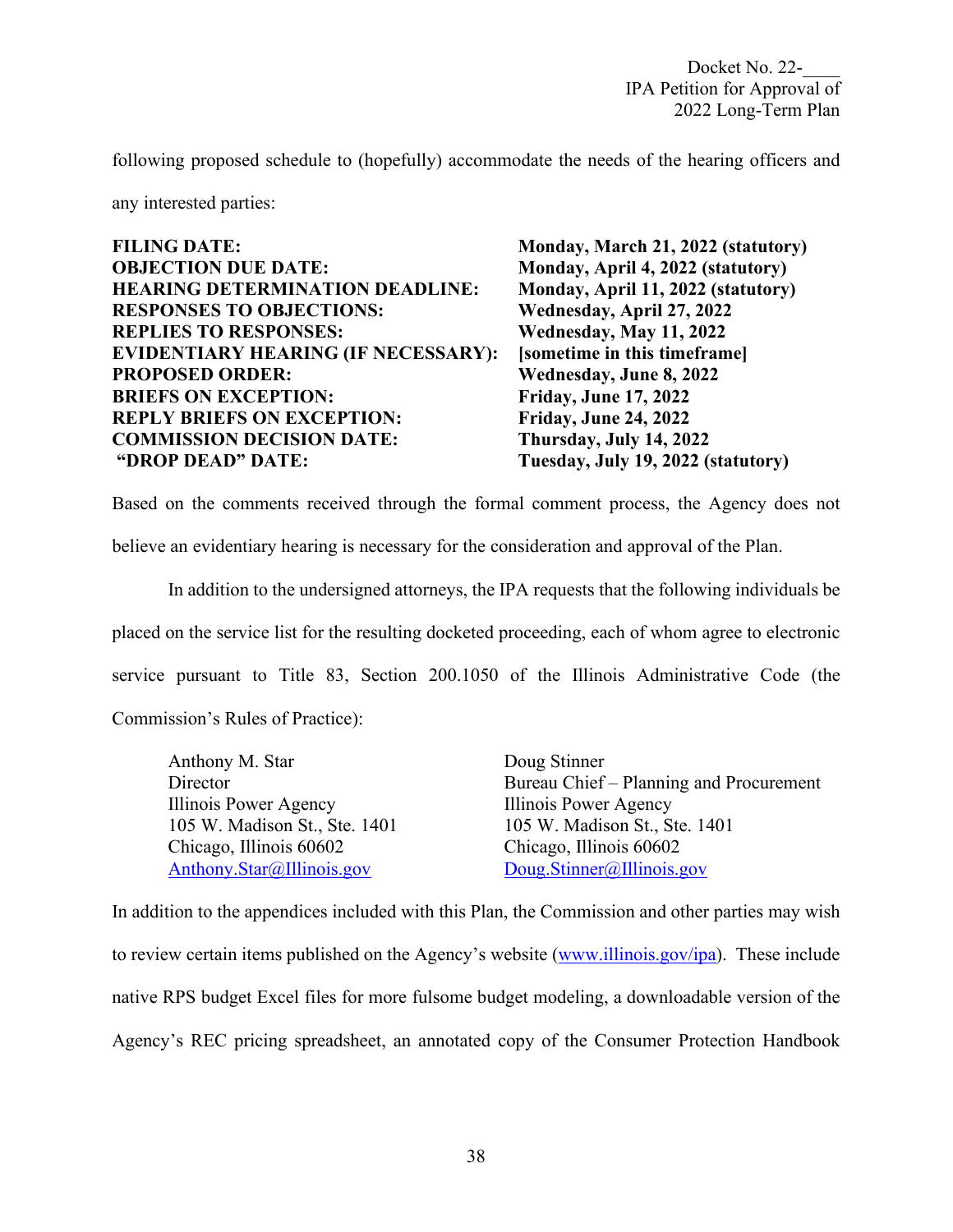highlighting key changes, and a red-line copy demonstrating changes between the Draft Plan and filed Plan. If not available at the time of filing, those files will be made available shortly thereafter.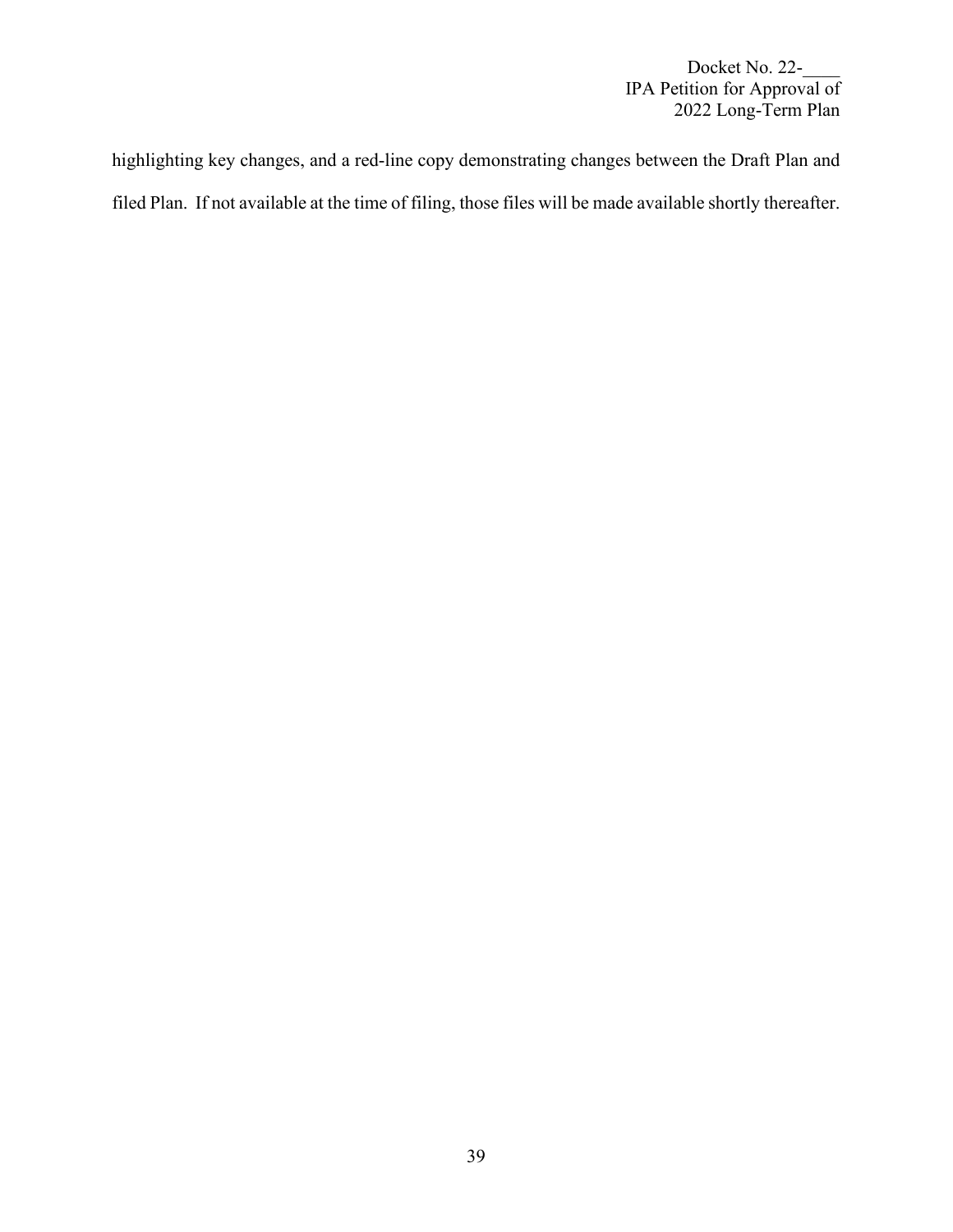#### **CONCLUSION**

The Illinois Power Agency's 2022 Long-Term Renewable Resources Procurement Plan is consistent with the requirements of Sections 1-56(b) and 1-75 of the Illinois Power Agency Act, Section 16-111.5(b)(5) of the Public Utilities Act, and any other relevant portions of the Public Utilities Act and the IPA Act. As the 2022 Long-Term Plan "will reasonably and prudently accomplish the requirements of Section 1-56 and subsection (c) of Section 1-75 of the Illinois Power Agency Act," it should be approved by the Commission. The IPA reserves the right to file responsive comments and any corresponding edits to the Plan, and respectfully requests its 2022 Long-Term Renewable Resources Procurement Plan's approval.

Dated: March 21, 2022

Respectfully submitted,

Illinois Power Agency

By: /s/ Brian P. Granahan

Brian P. Granahan Kelly A. Turner Sarah Duffy Rachel Granneman Illinois Power Agency 105 W. Madison St., Ste. 1401 Chicago, Illinois 60602 312-814-4635 [Brian.Granahan@Illinois.gov](mailto:Brian.Granahan@Illinois.gov) [Kelly.A.Turner@Illinois.gov](mailto:Kelly.A.Turner@Illinois.gov) [Sarah.Duffy@Illinois.gov](mailto:Sarah.Duffy@Illinois.gov) [Rachel.Granneman@Illinois.gov](mailto:Rachel.Granneman@Illinois.gov)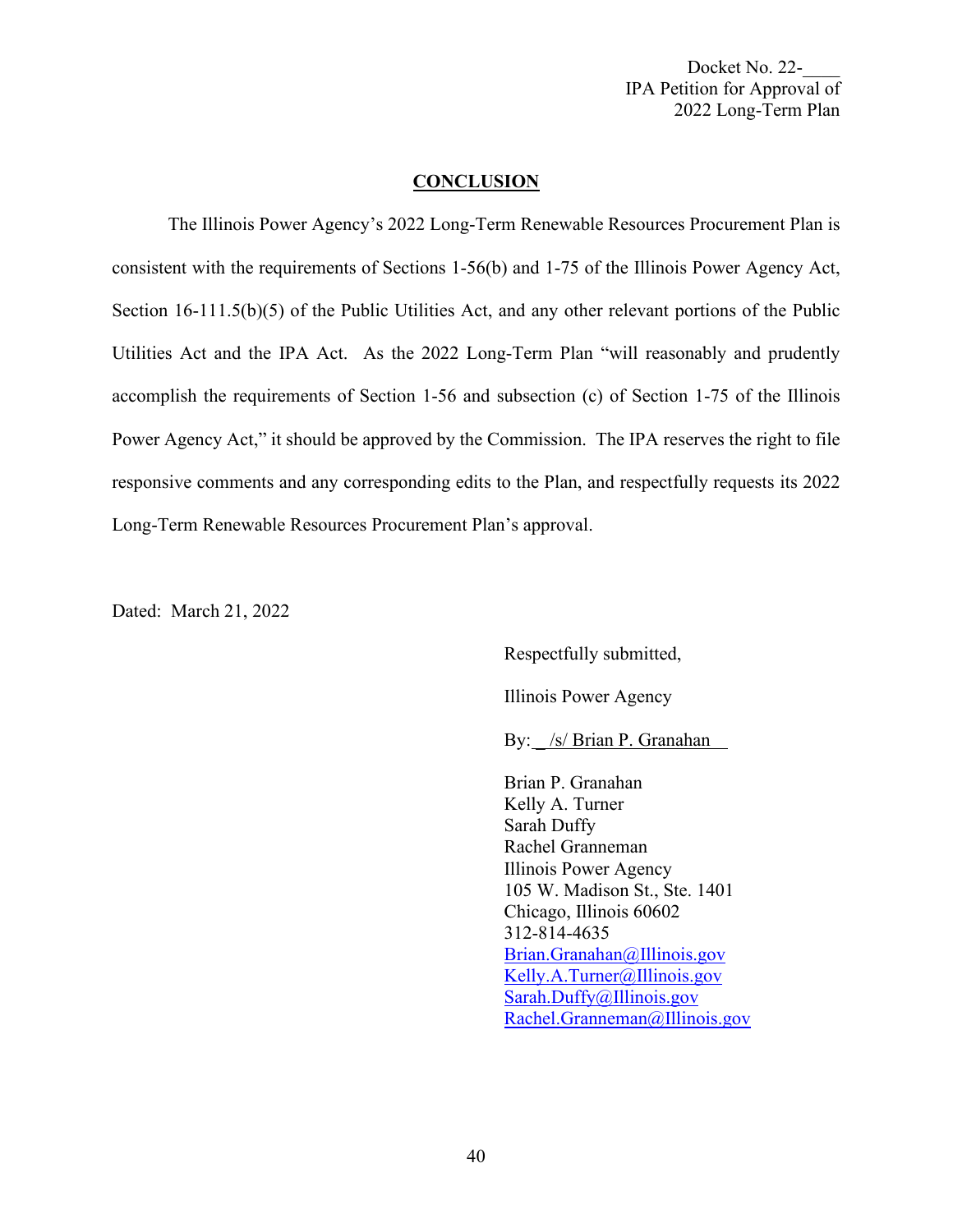# STATE OF ILLINOIS (1)

COUNTY OF COOK (

)

# **VERIFICATION**

Pursuant to 83 Ill. Admin. Code 200.130 and 735 ILCS 5/1-109, under penalties as provided by law pursuant to Section 1-109 of the Code of Civil Procedure, the undersigned certifies that the statements set forth in this Verified Petition to are true and correct, except as to matters therein stated to be on information and belief and as to such matters the undersigned certifies as aforesaid that he verily believes the same to be true.

tuttun, Stez

Anthony M. Star